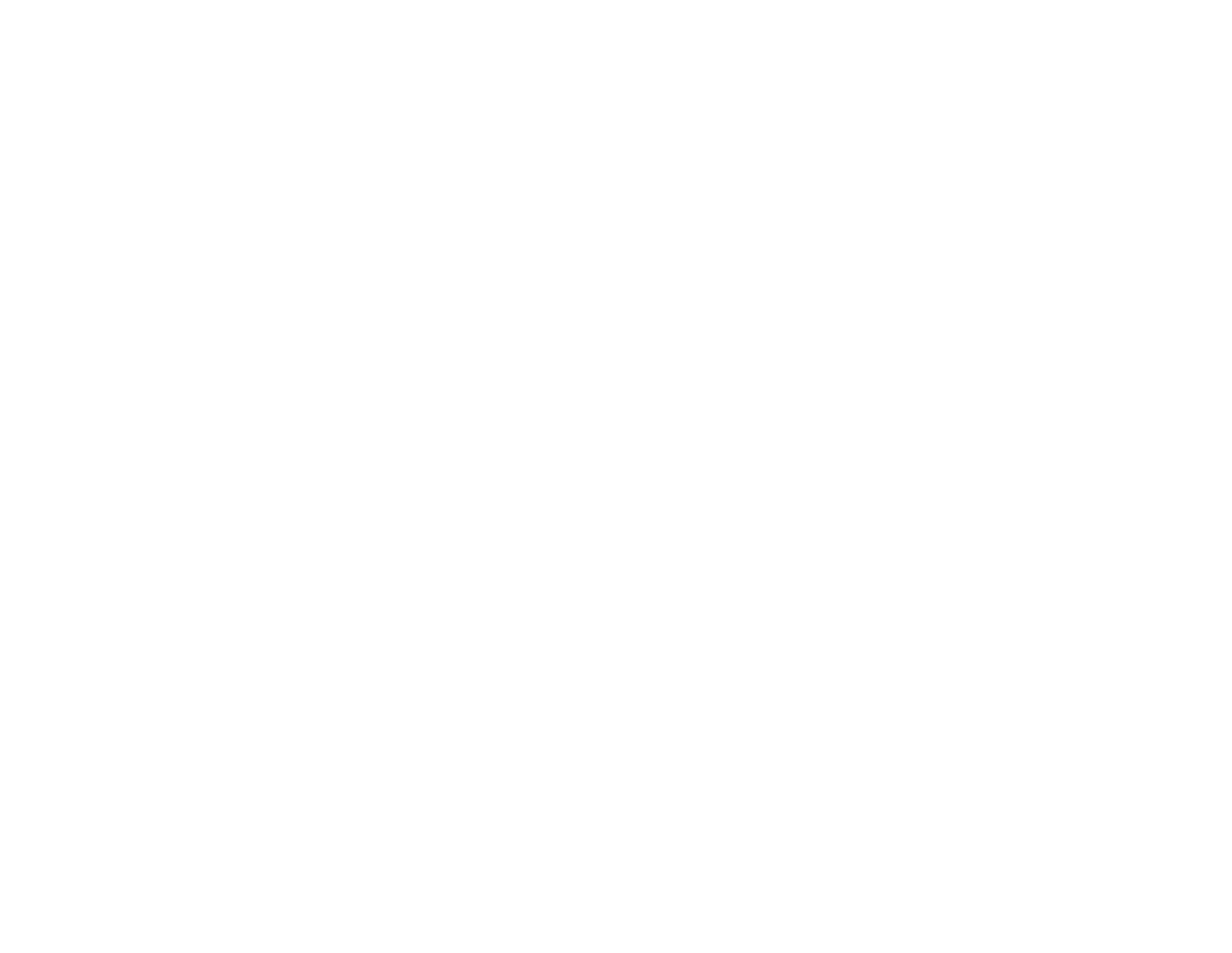## **Table of Contents**

Section I: Executive Summary **Page 5** Section 1: Executive Summary Percent of Your Students Ready for College-Level Coursework Five Year Trends—Percent of Students Who Met College Readiness Benchmarks Five Year Trends—Average ACT Scores Five Year Trends—Average ACT Scores by Level of Preparation Five Year Trends—Percent and Average Composite Score by Race/Ethnicity Percent of Students in College Readiness Standards Score Ranges Average ACT College Reportable Scores by Test Session Duration Percent of Students Who Met College Readiness Benchmark Scores by Test Session Duration Section II: Academic Achievement **Page 11** Academic Achievement ACT Score Distributions, Cumulative Percentages, Averages, and Quartile Values Average ACT Composite Scores for Race/Ethnicity by Level of Preparation Average ACT Scores by Race/Ethnicity Percent of Students in College Readiness Standards Score Ranges Average ACT Scores by Gender Percent of Students Who Met College Readiness Benchmark Scores by Gender College Readiness Benchmark Percent and Average ACT Scores by Overall High School Curriculum College Readiness Benchmark Percent and Average ACT Scores by Content-Specific Curriculum Section III: College Readiness & Impact of Course Rigor Page 17 Percent of Students Who Met ACT College Readiness Benchmark Scores by Race/Ethnicity Average ACT Scores and Average ACT Score Changes by Common Course Patterns College Readiness Percents by Common Course Patterns Section IV: Career and Educational Aspirations **Page 25** Page 25 Distribution of Planned Educational Majors for All Students by College Plans Average ACT Composite Scores for Racial/Ethnic Groups by Post-Secondary Educational Aspirations Students' Score Report Preferences at Time of Testing Section V: Optional Writing Test Results **Page 29** Page 29 Average ACT English and Writing Scores by Race/Ethnicity and Gender for students who took ACT Writing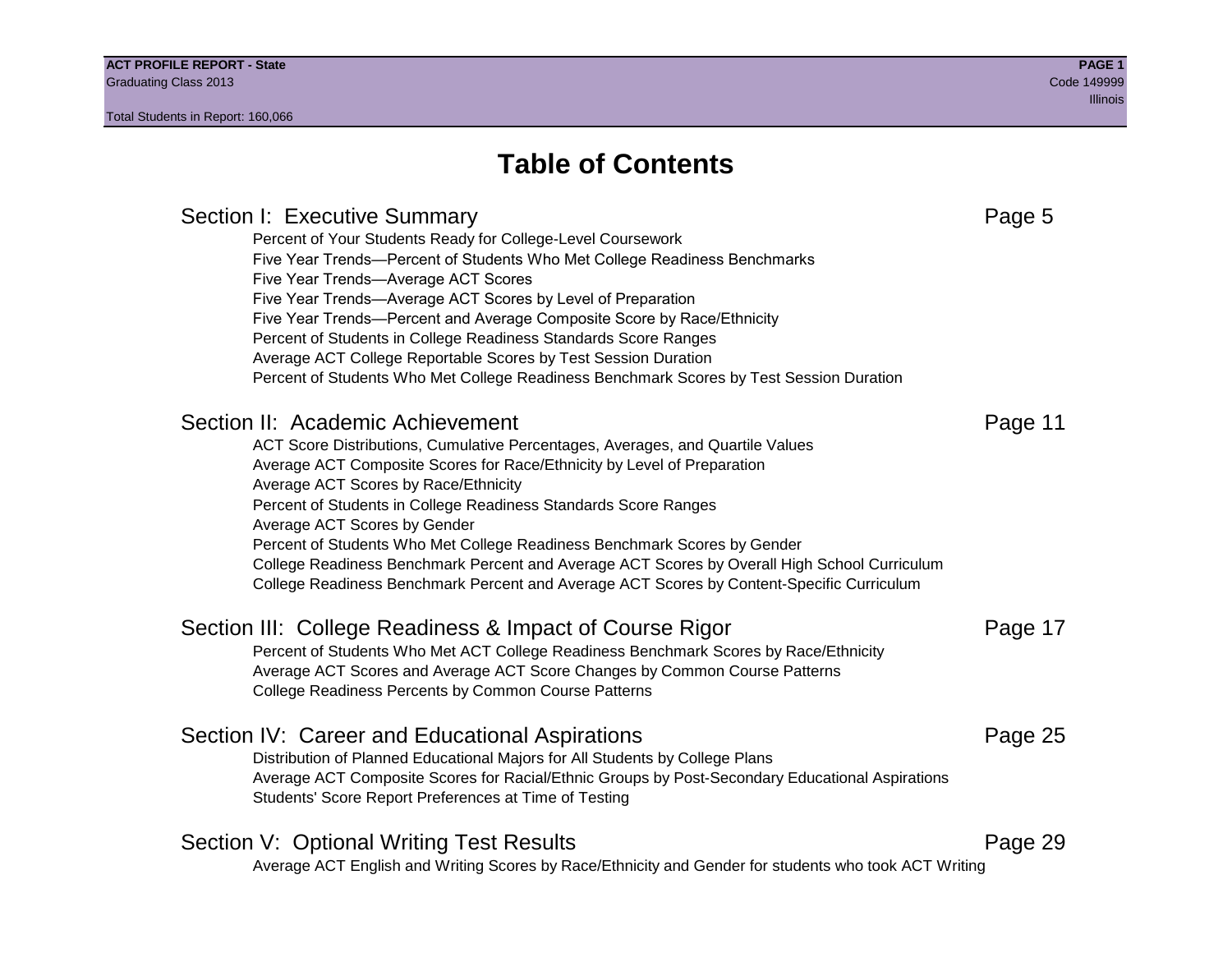This report provides information about the performance of your 2013 graduating seniors who took the ACT as sophomores, juniors, or seniors; and self-reported at the time of testing that they were scheduled to graduate in 2013. Beginning with the Graduating Class of 2013, all students whose scores are college reportable, both standard and extended time tests, are now included in the report.

This report focuses on:

**Performance** - student test performance in the context of college readiness

**Access** - number of your graduates exposed to college entrance testing and the percent of race/ethnicity participation

**Course Selection** - percent of students pursuing a core curriculum

**Course Rigor** - impact of rigorous coursework on achievement

**College Readiness** - percent of students meeting ACT College Readiness Benchmark Scores in each content area

**Awareness** - extent to which student aspirations match performance

**Articulation** - colleges and universities to which your students send test results

Each year, test data for a school, district, and the state represents a different cohort of students. ACT encourages educators to focus on trends (3, 5, 10 years), not year-to-year changes. Such changes can represent normal – even expected – fluctuations. On the other hand, trend lines offer more insight into what is happening in a school, district, or the state.

Furthermore, ACT encourages educators to measure student performance in the context of college readiness measures. The focus should be on the number and percentage of students who met or exceeded ACT's College Readiness Benchmark Scores, a measure that is much more meaningful and understandable than an average composite score for a group of students.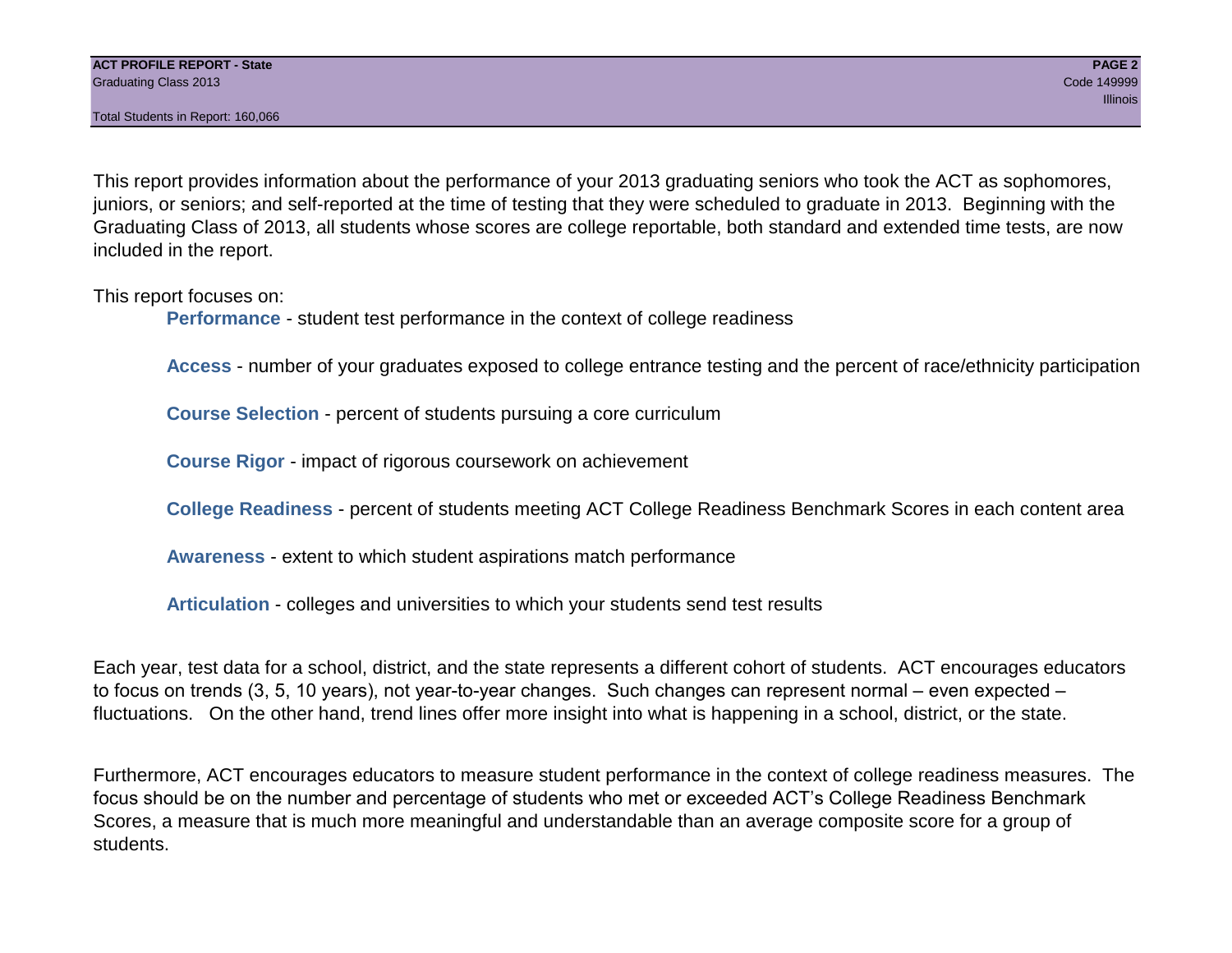## **The ACT is a curriculum-based measure of college readiness. ACT components include:**

Tests of academic achievement in English, math, reading, science, and writing (optional) High school grade and course information Student Profile Section Career Interest Inventory

## **The ACT:**

Every few years, ACT conducts the **ACT National Curriculum Survey** to ensure its curriculum-based assessment tools accurately measure the skills high school teachers teach and instructors of entry-level college courses expect. The ACT is the only college readiness test designed to reflect the results of such a survey.

ACT's **College Readiness Standards** are sets of statements intended to help students, parents and educators understand the meaning of test scores. The standards relate test scores to the types of skills needed for success in high school and beyond. They serve as a direct link between what students have learned and what they are ready to do next. The ACT is the only college readiness test for which scores can be tied directly to standards. *Connecting College Readiness Standards to the Classroom* interpretive guides can be found at www.act.org/standard/infoserv.html.

Only the ACT reports **College Readiness Benchmark Scores** – A benchmark score is the minimum score needed on an ACT subject-area test to indicate a 50% chance of obtaining a B or higher or about a 75% chance of obtaining a C or higher in the corresponding credit-bearing college courses, which include English Composition, Algebra, Social Science and Biology. These scores were empirically derived based on the actual performance of students in college. The College Readiness Benchmark Scores, updated for 2013, are:

| College Course/Course Area | <b>ACT Test</b> | <b>Benchmark Score</b> |
|----------------------------|-----------------|------------------------|
| <b>English Composition</b> | English         | 18                     |
| Algebra                    | Mathematics     | 22                     |
| <b>Social Sciences</b>     | Reading         | 22                     |
| Biology                    | Science         | 23                     |

For more information, go to www.act.org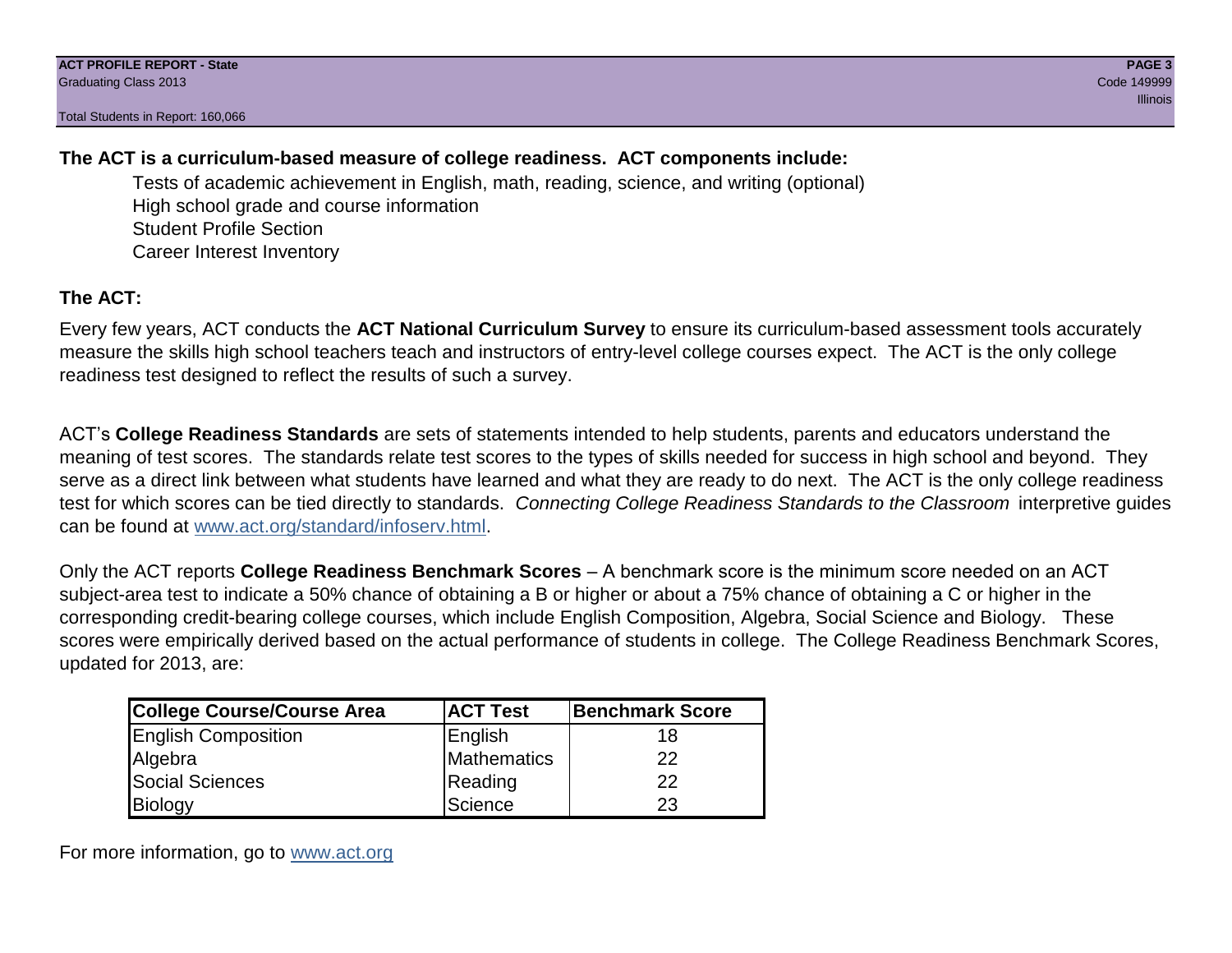## **How to Improve Scores and Increase College Readiness**

25% of your students met all four ACT College Readiness Benchmark Scores (Table 1.1). To improve students' scores and increase the percentage of students identified as college ready, ACT suggests:

PROVIDING ACCESS FOR ALL STUDENTS TO TAKE THE ACT: 160,066 of your students are included in this report (the 'cohort'). Increasing access insures that more students have the opportunity to consider college and allows the reader to use this report to evaluate how well courses and instructional programs are preparing students for college and work.

MAKING CORE CURRICULUM A PRIORITY: Emphasize the need for all students to develop college and work ready skills, regardless of postsecondary aspirations. 53% of the students in the cohort reported taking courses that would be considered 'Core or More' (Table 1.4).

MAKING SURE STUDENTS ARE TAKING THE RIGHT KINDS OF COURSES: Table 3.2 reports 8% of the cohort took less than three years of math courses. Of these students, 7% were college ready. 16% of the cohort reported taking a course sequence of Algebra I, Algebra II, and Geometry. 13% of these students were college ready. In comparison, 56% of the students who took 3 or more years of math beyond Algebra I, Algebra II, and Geometry were college ready. Getting more students ready for Algebra prior to 9th grade will increase the chances that students will be prepared for and take advanced-level math courses.

Similarly, Table 3.2 reports 18% of the cohort took less than three years of natural science courses. 16% of these students were college ready. In comparison, 43% of students who took at least three years of science coursework were college ready.

EVALUATING RIGOR OF COURSES: Table 2.6 reports the percentage of students falling in each of the ACT College Readiness Standards score ranges. For example, approximately 50% of the cohort fall into the lowest three Mathematics score ranges. To increase these students' achievement, identify the standards they should focus on next by accessing ACT's College Readiness Standards at www.act.org/standard.

PLAN GUIDANCE ACTIVITIES BASED ON STUDENTS' CAREER AND COLLEGE ASPIRATIONS: Data in Tables 4.1 and 4.2 enable the reader to determine if aspirations are consistent with academic performance and whether among students with similar aspirations, academic performance is consistent across racial/ethnic groups.

For more information on interpreting data in this report, or to learn how ACT can help your students improve their readiness for college and the workplace, contact ACT Customer Service at 319-337-1309 or customerservices@act.org.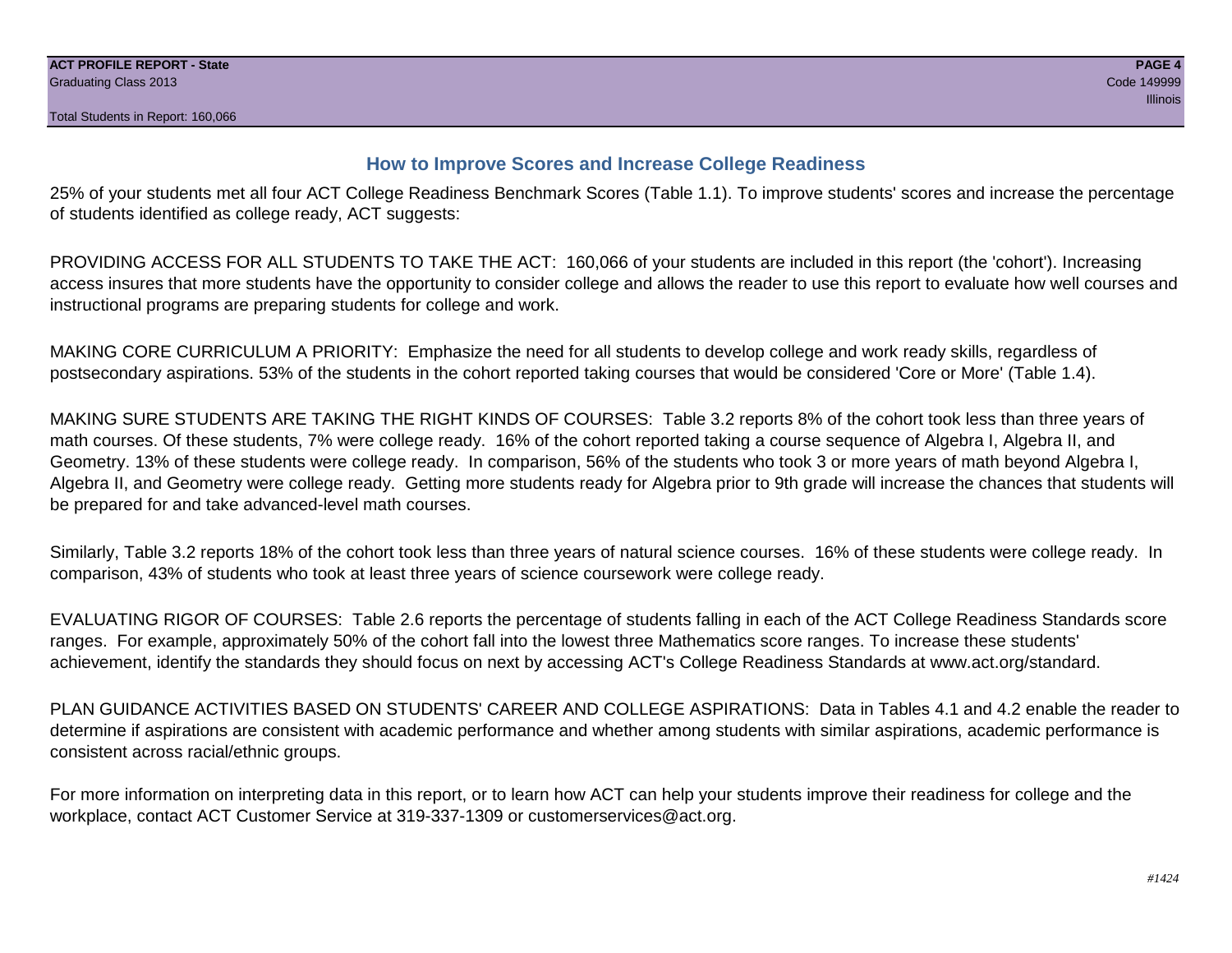## Section I Executive Summary

Beginning with the Graduating Class of 2013, all students whose scores are college reportable, both standard and extended time tests, are now included. Also beginning with the 2013 Graduating Class data, College Readiness Benchmarks for Reading and Science were updated to reflect the most recent college coursework research.

> To find the results of only standard time or extended time test takers, refer to Tables 1.7 and 1.8 on page 10.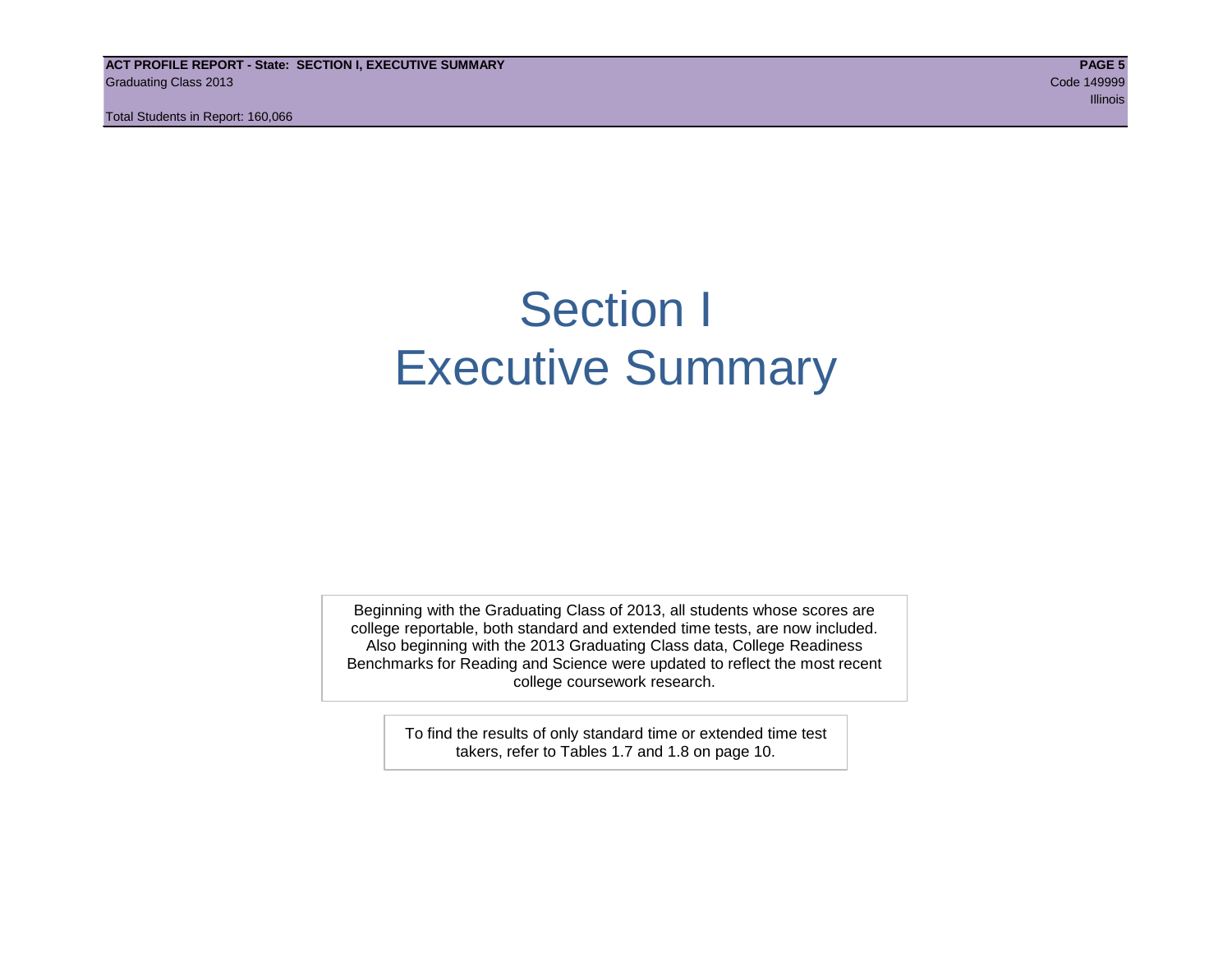#### **ACT PROFILE REPORT - State: SECTION I, EXECUTIVE SUMMARY PAGE 6** Graduating Class 2013 Code 149999

Total Students in Report: 160,066





**A benchmark score is the minimum score needed on an ACT subject-area test to indicate a 50% chance of obtaining a B or higher or about a 75% chance of obtaining a C or higher in the corresponding credit-bearing college course.**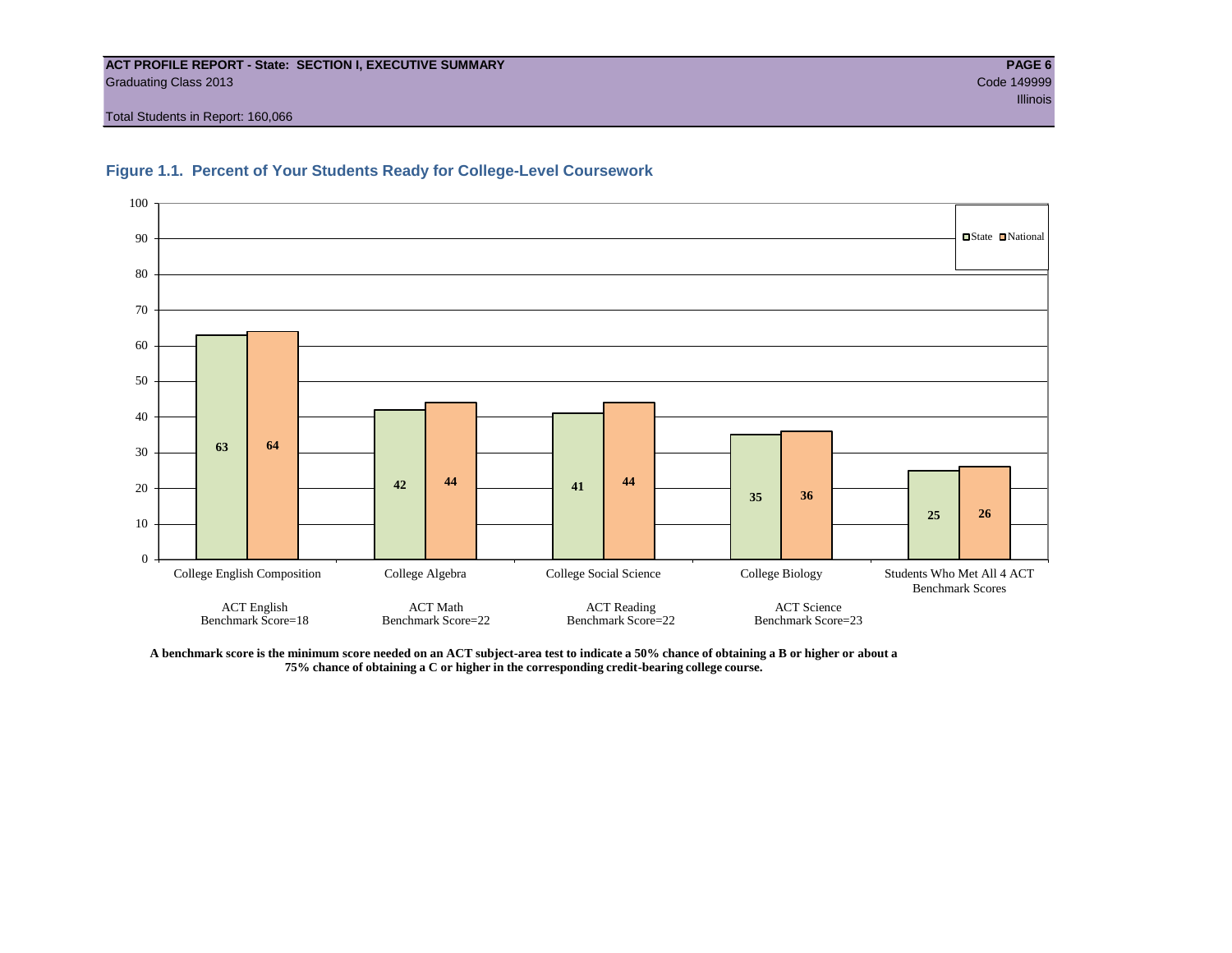#### **ACT PROFILE REPORT - State: SECTION I, EXECUTIVE SUMMARY PAGE 7** Graduating Class 2013 Code 149999

Total Students in Report: 160,066

|      |               | <b>Number of Students</b><br><b>Percent Who Met Benchmarks</b> |                |          |                    |          |              |                 |                |          |                     |          |  |  |
|------|---------------|----------------------------------------------------------------|----------------|----------|--------------------|----------|--------------|-----------------|----------------|----------|---------------------|----------|--|--|
|      | <b>Tested</b> |                                                                | <b>English</b> |          | <b>Mathematics</b> |          | Reading      |                 | <b>Science</b> |          | <b>Met All Four</b> |          |  |  |
| Year | <b>State</b>  | <b>National</b>                                                | <b>State</b>   | National | State              | National | <b>State</b> | <b>National</b> | <b>State</b>   | National | <b>State</b>        | National |  |  |
| 2009 | 143,791       | ,480,469                                                       | 66             | 67       | 40                 | 42       | 48           | 53              | 27             | 28       | 22                  | 23       |  |  |
| 2010 | 145,520       | ,568,835                                                       | 64             | 66       | 40                 | 43       | 48           | 52              | 27             | 29       | 23                  | 24       |  |  |
| 2011 | 144,469       | 1,623,112                                                      | 65             | 66       | 42                 | 45       | 48           | 52              | 28             | 30       | 23                  | 25       |  |  |
| 2012 | 146,822       | .666,017                                                       | 65             | 67       | 44                 | 46       | 47           | 52              | 30             | 31       | 25                  | 25       |  |  |
| 2013 | 160,066       | 1,799,243                                                      | 63             | 64       | 42                 | 44       | 41           | 44              | 35             | 36       | 25                  | 26       |  |  |

## **Table 1.1. Five Year Trends—Percent of Students Who Met College Readiness Benchmarks**

## **Table 1.2. Five Year Trends—Average ACT Scores**

|      |              | <b>Number of Students</b> |              |                   |                    | <b>Average ACT Scores</b> |                |                 |                |          |                  |          |  |  |  |
|------|--------------|---------------------------|--------------|-------------------|--------------------|---------------------------|----------------|-----------------|----------------|----------|------------------|----------|--|--|--|
|      |              | Tested                    |              | <b>English</b>    | <b>Mathematics</b> |                           | <b>Reading</b> |                 | <b>Science</b> |          | <b>Composite</b> |          |  |  |  |
| Year | <b>State</b> | <b>National</b>           | <b>State</b> | National<br>State |                    | National                  | <b>State</b>   | <b>National</b> | <b>State</b>   | National | <b>State</b>     | National |  |  |  |
| 2009 | 143,791      | .480,469                  | 20.5         | 20.6              | 20.7               | 21.0                      | 20.8           | 21.4            | 20.7           | 20.9     | 20.8             | 21.1     |  |  |  |
| 2010 | 145,520      | .568.835                  | 20.3         | 20.5              | 20.7               | 21.0                      | 20.8           | 21.3            | 20.5           | 20.9     | 20.7             | 21.0     |  |  |  |
| 2011 | 144,469      | .623,112                  | 20.6         | 20.6              | 20.9               | 21.1                      | 20.8           | 21.3            | 20.7           | 20.9     | 20.9             | 21.1     |  |  |  |
| 2012 | 146,822      | .666,017                  | 20.5         | 20.5              | 21.0               | 21.1                      | 20.7           | 21.3            | 20.8           | 20.9     | 20.9             | 21.1     |  |  |  |
| 2013 | 160,066      | 1,799.243                 | 20.2         | 20.2              | 20.7               | 20.9                      | 20.4           | 21.1            | 20.5           | 20.7     | 20.6             | 20.9     |  |  |  |

## **Table 1.3. Five Year Trends—Average ACT Scores Nationwide**

|      | <b>Number of Students</b> | <b>Average ACT Scores</b> |                    |         |                |                  |  |  |  |  |  |  |
|------|---------------------------|---------------------------|--------------------|---------|----------------|------------------|--|--|--|--|--|--|
| Year | Tested                    | <b>English</b>            | <b>Mathematics</b> | Reading | <b>Science</b> | <b>Composite</b> |  |  |  |  |  |  |
| 2009 | ,480,469                  | 20.6                      | 21.0               | 21.4    | 20.9           | 21.1             |  |  |  |  |  |  |
| 2010 | ,568,835                  | 20.5                      | 21.0               | 21.3    | 20.9           | 21.0             |  |  |  |  |  |  |
| 2011 | ,623,112                  | 20.6                      | 21.1               | 21.3    | 20.9           | 21.1             |  |  |  |  |  |  |
| 2012 | ,666,017                  | 20.5                      | 21.1               | 21.3    | 20.9           | 21.1             |  |  |  |  |  |  |
| 2013 | ,799,243                  | 20.2                      | 20.9               | 21.1    | 20.7           | 20.9             |  |  |  |  |  |  |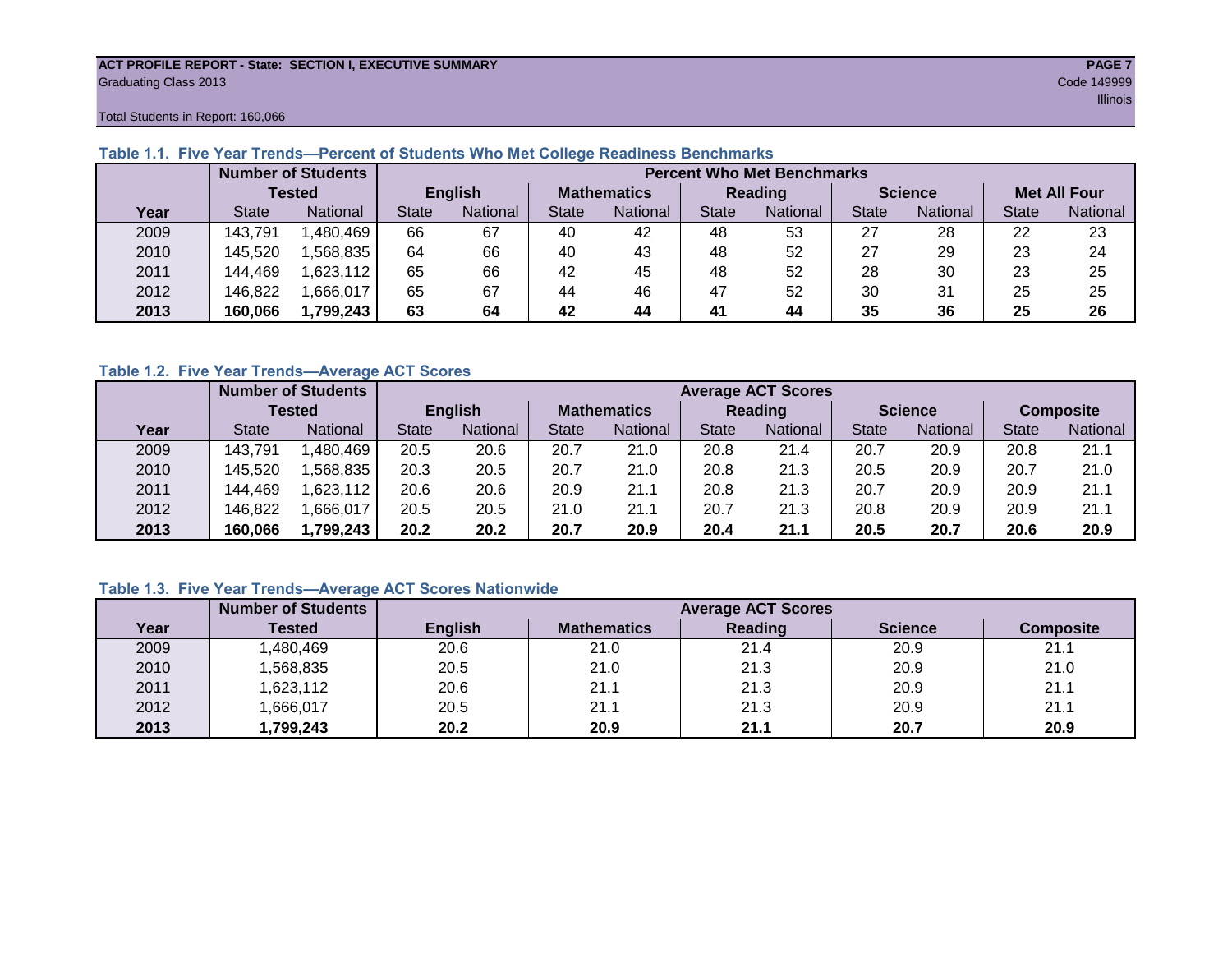#### **ACT PROFILE REPORT - State: SECTION I, EXECUTIVE SUMMARY PAGE 8** Graduating Class 2013 Code 149999

#### Total Students in Report: 160,066

|      |         | <b>Number of Students</b><br>Tested |      | Percent <sup>2</sup> |         | <b>English</b> |         | <b>Mathematics</b> | <b>Reading</b> |           | <b>Science</b> |           | <b>Composite</b> |           |
|------|---------|-------------------------------------|------|----------------------|---------|----------------|---------|--------------------|----------------|-----------|----------------|-----------|------------------|-----------|
|      |         |                                     | Core | Less                 |         |                |         |                    |                |           |                |           |                  |           |
|      | Core or | Less than                           | or   | than                 | Core or | Less than      | Core or | Less than          | Core or        | Less than | Core or        | Less than | Core or          | Less than |
| Year | More    | Core                                | More | Core                 | More    | Core           | More    | Core               | More           | Core      | More           | Core      | More             | Core      |
| 2009 | 74,651  | 58.927                              | 52   | 41                   | 22.7    | 18.5           | 22.6    | 18.9               | 22.6           | 19.0      | 22.3           | 19.1      | 22.7             | 19.0      |
| 2010 | 76,236  | 57.697                              | 52   | 40                   | 22.5    | 18.2           | 22.5    | 18.8               | 22.7           | 19.1      | 22.2           | 18.9      | 22.6             | 18.9      |
| 2011 | 78,484  | 53,782                              | 54   | 37                   | 22.7    | 18.5           | 22.6    | 19.0               | 22.5           | 19.1      | 22.3           | 19.0      | 22.6             | 19.0      |
| 2012 | 81,952  | 52.698                              | 56   | 36                   | 22.5    | 18.2           | 22.6    | 19.2               | 22.4           | 18.9      | 22.2           | 19.1      | 22.5             | 19.0      |
| 2013 | 84.740  | 58.289                              | 53   | 36                   | 22.5    | 17.9           | 22.6    | 18.8               | 22.5           | 18.3      | 22.3           | 18.7      | 22.6             | 18.6      |

## **Table 1.4. Five Year Trends—Average ACT Scores by Level of Preparation**

<sup>1</sup>"Core or More" results correspond to students taking four or more years of English AND three or more years each of math, social studies, and natural science.

 $2$ Percent of all students tested. Numbers will not add up to 100% due to student non-response.

## **Table 1.5. Five Year Trends—Percent and Average Composite Score by Race/Ethnicity**

|                                        | 2009    |     | 2010 |         | 2011          |      | 2012    |     |      | 2013    |     |      |         |     |      |
|----------------------------------------|---------|-----|------|---------|---------------|------|---------|-----|------|---------|-----|------|---------|-----|------|
|                                        | N.      | %   | Avg  | N       | $\frac{9}{6}$ | Avg  | N       | %   | Avg  | N       | %   | Ava  | N       | %   | Avg  |
| <b>All Students</b>                    | 143.791 | 100 | 20.8 | 145.520 | 100           | 20.7 | 144.469 | 100 | 20.9 | 146.822 | 100 | 20.9 | 160.066 | 100 | 20.6 |
| Black/African American                 | 20,858  | 15  | 16.8 | 21.385  | 15            | 16.7 | 21.757  | 15  | 17.0 | 20.978  | 14  |      | 21,856  | 14  | 16.8 |
| American Indian/Alaska Native          | 412     |     | 20.0 | 452     | 0             | 20.1 | 402     | 0   | 19.4 | 382     | 0   | 18.6 | 457     |     | 18.2 |
| White                                  | 81.423  | -57 | 22.4 | 80.841  | 56            | 22.4 | 78.036  | 54  | 22.6 | 75.985  | 52  | 22.7 | 80,697  | 50  | 22.3 |
| Hispanic/Latino                        | 18,684  | 13  | 18.2 | 19,990  | 14            | 18.0 | 21.559  | 15  | 18.3 | 26.434  | 18  | 18.5 | 29.207  | 18  | 18.5 |
| Asian                                  | 5,641   |     | 23.7 | 5,600   | 4             | 23.8 | 5,828   |     | 24.  | 5,776   | 4   | 24.2 | 5,877   |     | 24.3 |
| Native Hawaiian/Other Pacific Islander |         |     |      |         | 0             |      | 62      | 0   | 21.2 | 377     | 0   | 21.0 | 332     |     | 20.9 |
| Two or more races                      | 3.985   |     | 20.7 | 4,604   | 3             | 20.6 | 4.437   | 3   | 20.7 | 3,973   | 3   | 21.4 | 4,640   |     | 21.3 |
| Prefer not to respond/No response      | 12,788  |     | 20.7 | 12,648  | 9             | 19.6 | 12,388  | 9   | 19.7 | 12,917  | 9   | 19.7 | 17,000  | 11  | 19.2 |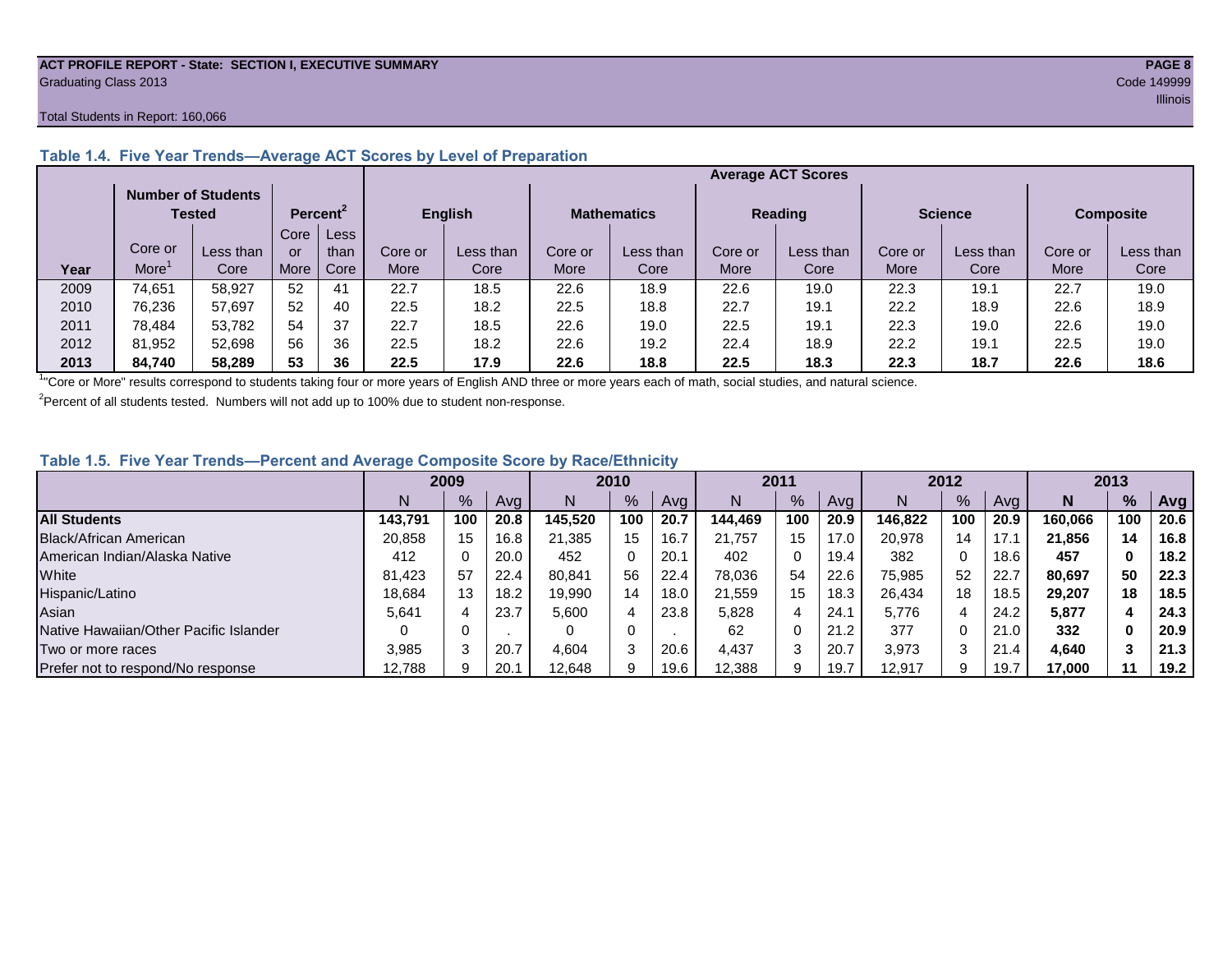#### **ACT PROFILE REPORT - State: SECTION I, EXECUTIVE SUMMARY PAGE 9 Graduating Class 2013** Code 149999

e a comparativa de la comparativa de la comparativa de la comparativa de la comparativa de llinois de llinois

#### Total Students in Report: 160,066

## **Table 1.6. Percent of Students in College Readiness Standards Score Ranges**

| <b>CRS</b>    | <b>English</b>      | <b>Mathematics</b>     | Reading            | <b>Science</b>      |
|---------------|---------------------|------------------------|--------------------|---------------------|
| Range         | (Benchmark = $18$ ) | (Benchmark = $22$ )    | $(Benchmark = 22)$ | (Benchmark = $23$ ) |
|               | 100%                | 100%                   | 100%               | 100%                |
| $1 - 12$      | 50%<br>15%<br>13%   | 50%                    | 50%<br>11%<br>8%   | 50%<br>$7\%$<br>7%  |
|               | $0\%$               | 1%<br>1%<br>$0\%$      | $0\%$              | $0\%$               |
|               | 100%                | 100%                   | 100%               | 100%                |
| $13 - 15$     | 50%<br>13%<br>13%   | 50%<br>18%<br>14%      | 50%<br>16%<br>13%  | 50%<br>11%<br>10%   |
|               | $0\%$               | $0\%$                  | $0\%$              | 0%                  |
|               | 100%                | 100%                   | 100%               | 100%                |
| $16 - 19$     | 50%<br>18%<br>18%   | 33%<br>31%<br>50%      | 50%<br>21%<br>20%  | 25%<br>50%<br>23%   |
|               | $0\%$               | 0%                     | $0\%$              | $0\%$               |
|               | 100%                | 100%                   | 100%               | 100%                |
| $20 - 23$     | 50%<br>25%<br>23%   | 50%<br>19%<br>19%      | 50%<br>24%<br>22%  | 30%<br>28%<br>50%   |
|               | $0\%$               | $0\%$                  | $0\%$              | $0\%$               |
|               | 100%                | 100%                   | 100%               | 100%                |
| 24-27         | 50%<br>17%<br>16%   | 50%<br>21%<br>19%      | 50%<br>14%<br>15%  | 50%<br>20%<br>19%   |
|               | $0\%$               | 0%                     | $0\%$              | $0\%$               |
| 28-32         | 100%                | 100%                   | 100%               | 100%                |
|               | 50%<br>10%<br>10%   | 50%<br>$9%$<br>$9\%$   | 50%<br>13%<br>12%  | 50%<br>8%<br>$8\%$  |
|               | $0\%$               | $0\%$                  | $0\%$              | $0\%$               |
| 33-36         | 100%                | 100%                   | 100%               | 100%                |
|               | 50%<br>5%<br>$5\%$  | 50%<br>4%              | 50%<br>$5\%$<br>5% | 50%                 |
|               | $0\%$               | 3%<br>$0\%$            | $0\%$              | 2%<br>2%<br>$0\%$   |
|               | 100%                | 100%                   | 100%               | 100%                |
| % At or Above | 64%<br>63%          | 44%<br>42%             | 44%<br>41%         |                     |
| Benchmark     | 50%                 | 50%                    | 50%                | 36%<br>35%<br>50%   |
|               | $0\%$               | $0\%$                  | $0\%$              | $0\%$               |
|               |                     | $\overline{S}$ = State | = National         |                     |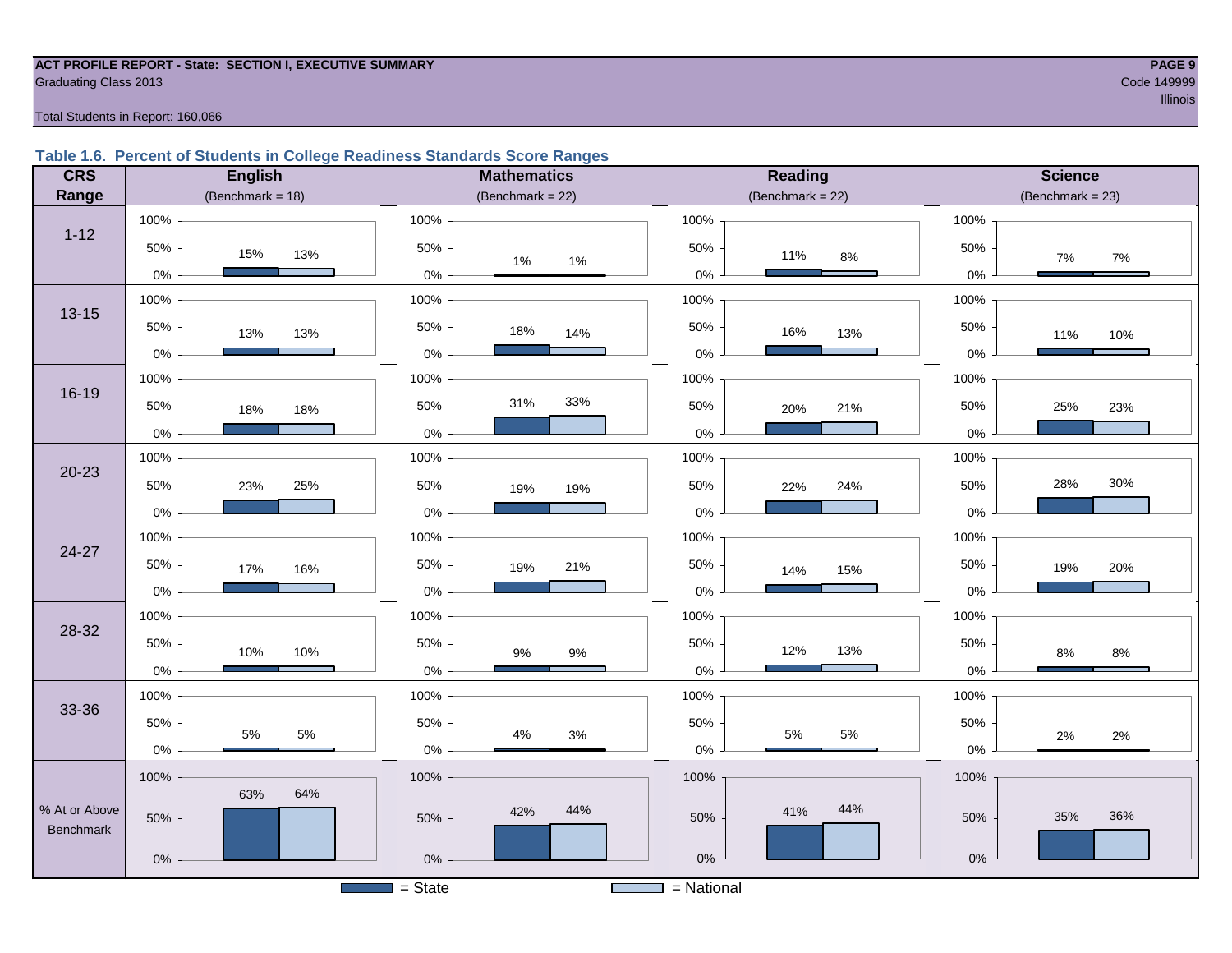#### **ACT PROFILE REPORT- State: SECTION II, ACADEMIC ACHIEVEMENT PAGE 10** Graduating Class 2013 Code 149999

Total Students in Report: 160,066

| <b>Student Group</b> | <b>Test Session</b>  |          |         |         | <b>Average ACT Scores</b> |         |         |           |  |  |  |  |  |
|----------------------|----------------------|----------|---------|---------|---------------------------|---------|---------|-----------|--|--|--|--|--|
|                      | <b>Duration</b>      | N        | Percent | English | Mathematics               | Reading | Science | Composite |  |  |  |  |  |
|                      | <b>Standard Time</b> | 144,585  | 90      | 20.8    | 21.2                      | 20.8    | 20.9    | 21.1      |  |  |  |  |  |
| <b>State</b>         | <b>Extended Time</b> | 15,481   | 10      | 14.2    | 16.6                      | 16.1    | 16.7    | 16.0      |  |  |  |  |  |
|                      | Total                | 160,066  | 100     | 20.2    | 20.7                      | 20.4    | 20.5    | 20.6      |  |  |  |  |  |
|                      | <b>Standard Time</b> | ,727,041 | 96      | 20.4    | 21.0                      | 21.3    | 20.9    | 21.0      |  |  |  |  |  |
| <b>National</b>      | <b>Extended Time</b> | 72,202   | 4       | 15.9    | 17.7                      | 18.1    | 17.9    | 17.5      |  |  |  |  |  |
|                      | Total                | ,799,243 | 100     | 20.2    | 20.9                      | 21.1    | 20.7    | 20.9      |  |  |  |  |  |

### **Table 1.7. Average ACT College Reportable Scores by Test Session Duration**

#### **Table 1.8. Percent of Students Who Met College Readiness Benchmark Scores by Test Session Duration**

| <b>Student Group</b> | <b>Test Session</b>  |         | <b>Percent of Students</b> |         |         |          |  |  |  |  |  |
|----------------------|----------------------|---------|----------------------------|---------|---------|----------|--|--|--|--|--|
|                      | <b>Duration</b>      | English | Mathematics                | Reading | Science | All Four |  |  |  |  |  |
|                      | Standard Time        | 67      | 45                         | 43      | 38      | 27       |  |  |  |  |  |
| <b>State</b>         | <b>Extended Time</b> | 25      | 12                         | 18      | 13      | 8        |  |  |  |  |  |
|                      | Total                | 63      | 42                         | 41      | 35      | 25       |  |  |  |  |  |
|                      | <b>Standard Time</b> | 65      | 45                         | 45      | 37      | 27       |  |  |  |  |  |
| <b>National</b>      | <b>Extended Time</b> | 35      | 20                         | 28      | 20      | 13       |  |  |  |  |  |
|                      | Total                | 64      | 44                         | 44      | 36      | 26       |  |  |  |  |  |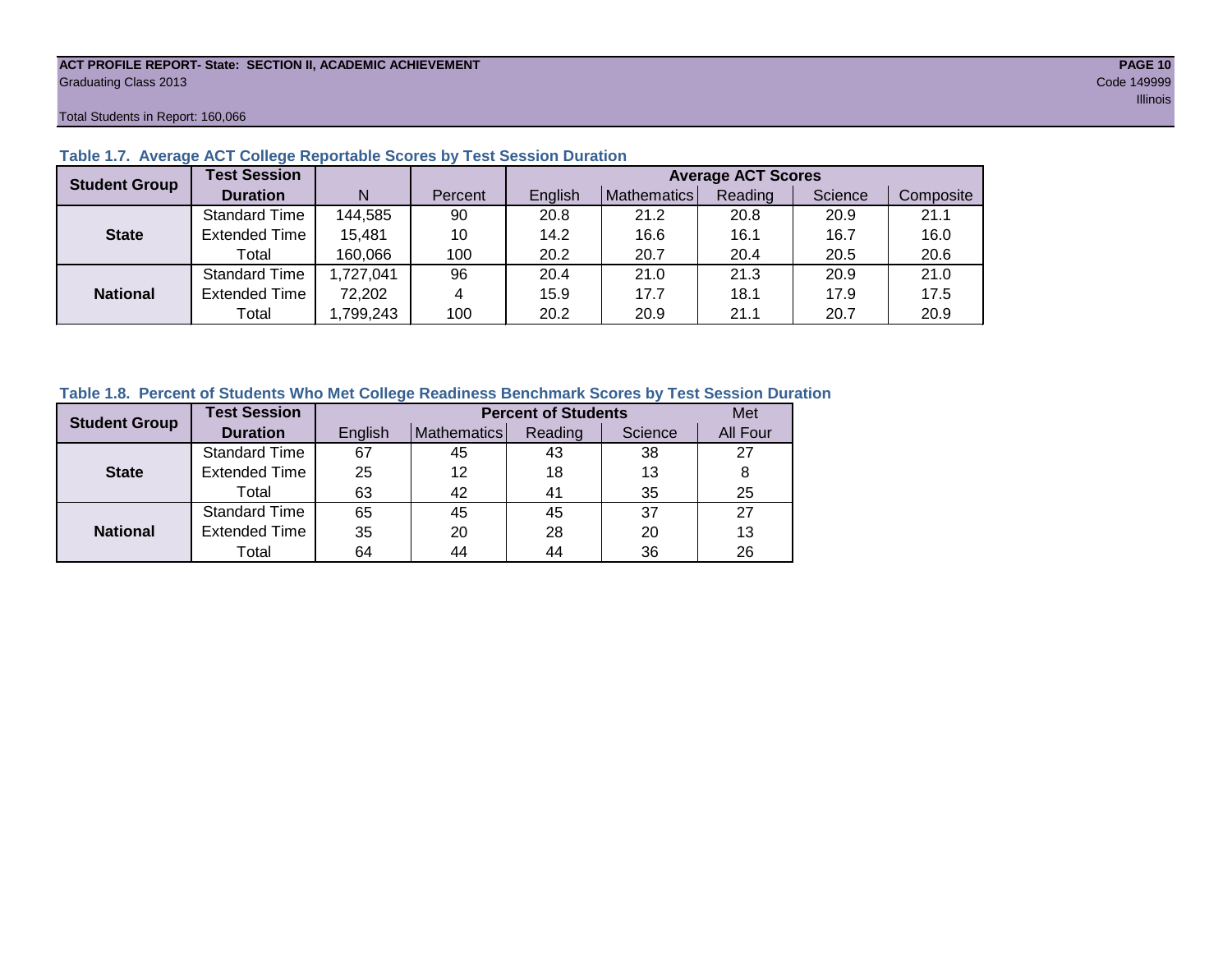## Section II Academic Achievement

Beginning with the Graduating Class of 2013, all students whose scores are college reportable, both standard and extended time tests, are now included. Also beginning with the 2013 Graduating Class data, College Readiness Benchmarks for Reading and Science were updated to reflect the most recent college coursework research.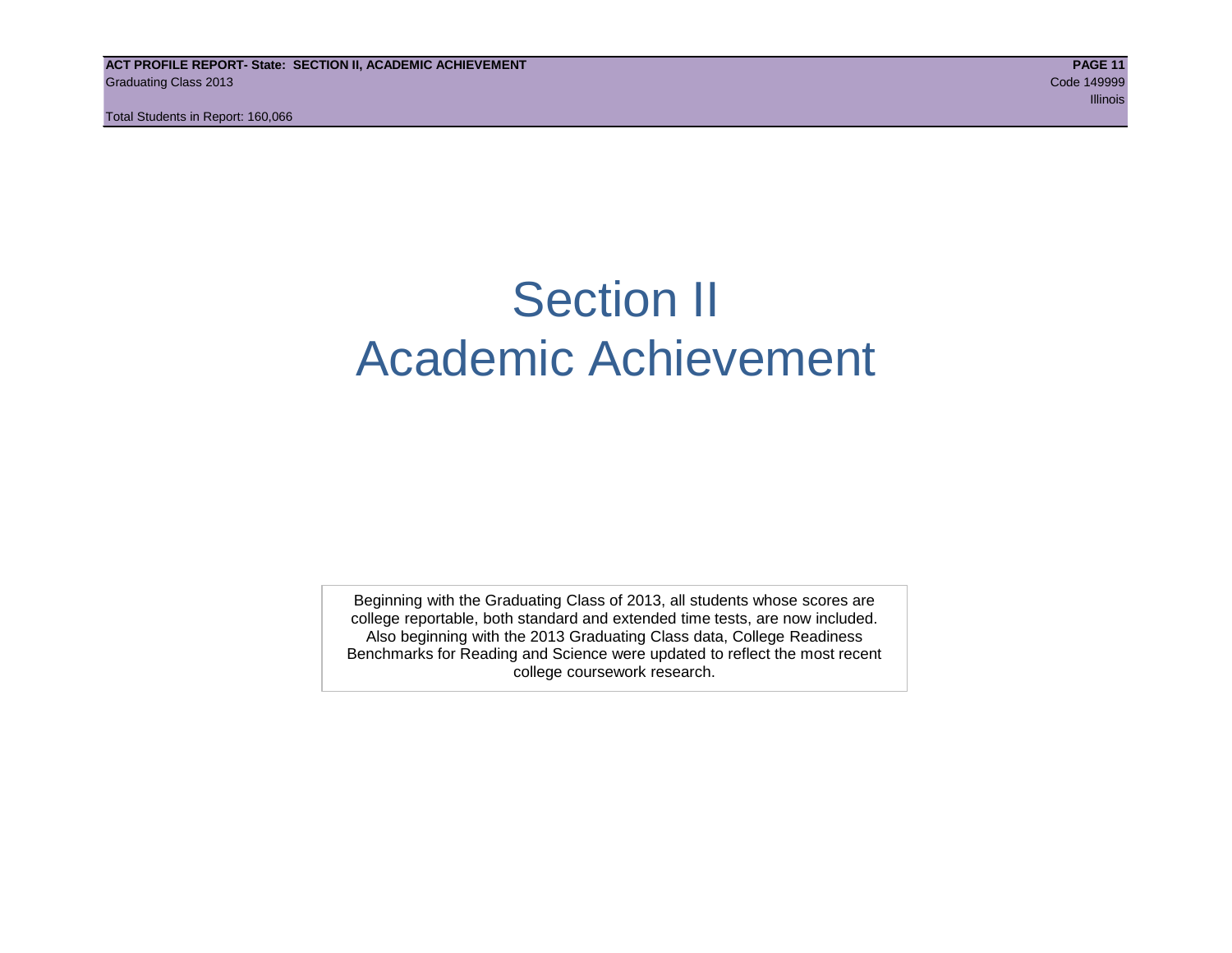#### **ACT PROFILE REPORT- State: SECTION II, ACADEMIC ACHIEVEMENT PAGE 12 Graduating Class 2013** Code 149999

Total Students in Report: 160,066

|                  |                |                |                |                    | able 2.1. ACT Score Distributions, Cumulative Percentages (CP), and Score Averages |              |                         |                |          |                |                  |
|------------------|----------------|----------------|----------------|--------------------|------------------------------------------------------------------------------------|--------------|-------------------------|----------------|----------|----------------|------------------|
| <b>ACT Scale</b> |                | <b>English</b> |                | <b>Mathematics</b> |                                                                                    | Reading      |                         | <b>Science</b> |          | Composite      | <b>ACT Scale</b> |
| <b>Score</b>     | N              | CP             | $\mathsf{N}$   | CP                 | N.                                                                                 | CP           | $\mathsf{N}$            | CP             | N.       | CP             | <b>Score</b>     |
| 36               | 732            | 100            | 812            | 100                | 1,494                                                                              | 100          | 702                     | 100            | 127      | 100            | 36               |
| 35               | 1,999          | 100            | 1,112          | 99                 | 265                                                                                | 99           | 990                     | 100            | 637      | 100            | 35               |
| 34               | 2,417          | 98             | 2,410          | 99                 | 2,604                                                                              | 99           | 538                     | 99             | 1,200    | 100            | 34               |
| 33               | 2,474          | 97             | 1,419          | 97                 | 3,068                                                                              | 97           | 1,000                   | 99             | 1,674    | 99             | 33               |
| 32               | 2,163          | 95             | 1,845          | 96                 | 3,332                                                                              | 95           | 1,798                   | 98             | 2,119    | 98             | 32               |
| 31               | 3,318          | 94             | 1,750          | 95                 | 4,526                                                                              | 93           | 2,214                   | 97             | 2,776    | 96             | 31               |
| $30\,$           | 3,009          | 92             | 2,318          | 94                 | 3,909                                                                              | $90\,$       | 2,619                   | 95             | 3,399    | 95             | 30               |
| 29               | 3,217          | $90\,$         | 3,008          | 93                 | 2,598                                                                              | 88           | 3,012                   | 94             | 3,822    | 93             | 29               |
| 28               | 4,713          | 88             | 4,827          | 91                 | 4,062                                                                              | 86           | 3,381                   | 92             | 4,808    | 90             | 28               |
| 27               | 4,779          | 85             | 6,472          | 88                 | 4,260                                                                              | 84           | 4,058                   | $90\,$         | 5,436    | 87             | 27               |
| 26               | 6,171          | 82             | 7,560          | 84                 | 4,691                                                                              | 81           | 6,922                   | 87             | 6,272    | 84             | 26               |
| 25               | 6,521          | 78             | 8,393          | 79                 | 4,757                                                                              | 78           | 8,283                   | 83             | 7,325    | 80             | 25               |
| 24               | 8,956          | $\bf 74$       | 8,652          | 74                 | 9,178                                                                              | 75           | 10,495                  | 78             | 8,386    | 75             | 24               |
| 23               | 7,695          | 68             | 9,084          | 68                 | 6,211                                                                              | $70\,$       | 10,452                  | $71\,$         | 8,990    | 70             | 23               |
| 22               | 9,030          | 64             | 6,850          | 63                 | 10,475                                                                             | 66           | 8,883                   | 65             | 9,475    | 64             | 22               |
| 21               | 10,283         | 58             | 7,233          | 58                 | 8,083                                                                              | 59           | 13,634                  | 59             | 9,939    | 58             | 21               |
| 20               | 10,112         | 52             | 6,639          | 54                 | 11,186                                                                             | 54           | 12,108                  | 51             | 9,909    | 52             | 20               |
| $19$             | 6,685          | 45             | 8,151          | 50                 | 7,471                                                                              | 47           | 13,101                  | 43             | 10,055   | 46             | 19               |
| $18$             | 6,631          | 41             | 8,585          | 45                 | 7,354                                                                              | 42           | 8,608                   | 35             | 10,033   | 40             | 18               |
| 17               | 6,303          | 37             | 13,622         | 39                 | 10,267                                                                             | 38           | 6,936                   | $30\,$         | 9,788    | 34             | 17               |
| 16               | 8,801          | 33             | 19,184         | 31                 | 6,771                                                                              | 31           | 11,508                  | 25             | 9,727    | 27             | 16               |
| 15               | 8,922          | 28             | 16,589         | 19                 | 10,313                                                                             | 27           | 6,435                   | 18             | 9,355    | 21             | 15               |
| 14               | 6,199          | 22             | 9,108          | 8                  | 6,715                                                                              | 21           | 5,715                   | 14             | 8,930    | 16             | 14               |
| $13$             | 5,601          | 18             | 2,966          | 3                  | 8,706                                                                              | 17           | 5,056                   | $10$           | 7,732    | 10             | 13               |
| 12               | 5,101          | 15             | 1,132          |                    | 7,963                                                                              | 11           | 4,169                   | $\overline{7}$ | 5,411    | 5              | 12               |
| 11               | 5,966          | 11             | 208            |                    | 4,255                                                                              | 6            | 4,964                   | $\sqrt{5}$     | 2,256    | $\overline{2}$ | 11               |
| $10$             | 5,295          | 8              | 87             |                    | 3,253                                                                              | 3            | 1,349                   | $\overline{2}$ | 409      |                | 10               |
| 9                | 2,693          | 4              | 25             |                    | 1,148                                                                              |              | 707                     |                | 59       |                | 9                |
| 8                | 2,803          | 3              | 14             |                    | 607                                                                                |              | 289                     |                | 11       |                | 8                |
| $\overline{7}$   | 1,077          |                |                |                    | 352                                                                                |              | 77                      |                |          |                | $\overline{7}$   |
| 6                | 270            |                | 3              |                    | 129                                                                                |              | 46                      |                |          |                | 6                |
| 5                | 89             |                |                |                    | 16                                                                                 |              | 3                       |                | $\Omega$ |                | 5                |
| 4                | 32             |                | 4              |                    | 24                                                                                 |              | 6                       |                | $\Omega$ |                |                  |
| 3                | $\overline{7}$ |                | $\Omega$       |                    | 12                                                                                 |              |                         |                | $\Omega$ |                | 3                |
| $\overline{2}$   | $\mathbf 0$    |                | 0              |                    | 5                                                                                  |              | $\Omega$                |                | $\Omega$ |                | $\overline{2}$   |
|                  | $\overline{2}$ |                | $\overline{2}$ | 1                  | 6                                                                                  | $\mathbf{1}$ | $\overline{\mathbf{4}}$ |                |          | -1             | $\overline{1}$   |

Avg (SD) 20.2 (6.7) 20.7 (5.5) 20.4 (6.5) 20.5 (5.4) 20.6 (5.6) Avg (SD)

**Table 2.1. ACT Score Distributions, Cumulative Percentages (CP<sup>1</sup> ), and Score Averages**

<sup>T</sup>CP is the cumulative percent of students at or below a score point.

Note: Shaded portions of columns identify the students who met/exceeded the ACT College Readiness Benchmark Scores.

e a construction de la construction de la construction de la construction de la construction de llinois de lli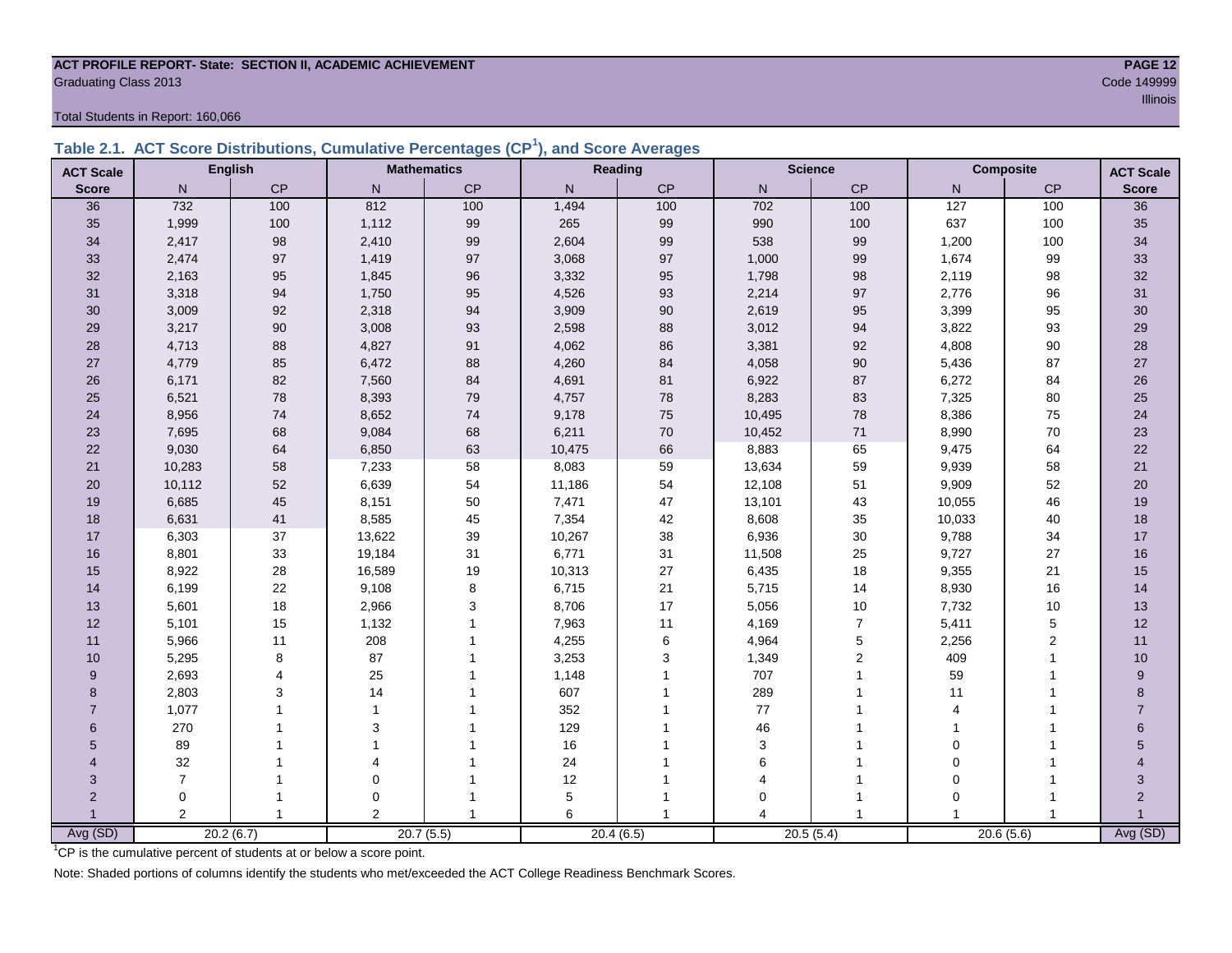#### **ACT PROFILE REPORT- State: SECTION II, ACADEMIC ACHIEVEMENT PAGE 13** Graduating Class 2013 Code 149999

#### Total Students in Report: 160,066

|                  |                         | <b>English</b> |                          |                |                        |           | Reading                |     |                       |                | <b>Mathematics</b>         |           |                        |                |                  |
|------------------|-------------------------|----------------|--------------------------|----------------|------------------------|-----------|------------------------|-----|-----------------------|----------------|----------------------------|-----------|------------------------|----------------|------------------|
|                  |                         |                |                          |                | <b>Social Studies/</b> |           |                        |     | <b>Pre/Elementary</b> |                | <b>Algebra/ Coordinate</b> |           | <b>Plane Geometry/</b> |                |                  |
| <b>ACT Scale</b> | <b>Usage/ Mechanics</b> |                | <b>Rhetorical Skills</b> |                | <b>Sciences</b>        |           | <b>Arts/Literature</b> |     | Algebra               |                | <b>Geometry</b>            |           | Trigonometry           |                | <b>ACT Scale</b> |
| <b>Score</b>     | N.                      | <b>CP</b>      | N                        | CP             | N.                     | <b>CP</b> | N                      | CP  | N.                    | <b>CP</b>      | N                          | <b>CP</b> | N                      | CP             | <b>Score</b>     |
| 18               | 5,864                   | 100            | 3,607                    | 100            | 4.740                  | 100       | 4,589                  | 100 | 6.409                 | 100            | 1.799                      | 100       | 2,224                  | 100            | 18               |
| 17               | 7,356                   | 96             | 638                      | 98             | 6,779                  | 97        | 7.188                  | 97  | 6,164                 | 96             | 2,873                      | 99        | 271                    | 99             | 17               |
| 16               | 5,602                   | 92             | 9.759                    | 97             | 7,299                  | 93        | 8.776                  | 93  | 6,662                 | 92             | 3,887                      | 97        | 6,333                  | 98             | 16               |
| 15               | 8,433                   | 88             | 10,294                   | 91             | 8,432                  | 88        | 9,212                  | 87  | 8.969                 | 88             | 8.055                      | 95        | 8,951                  | 94             | 15               |
| 14               | 7,500                   | 83             | 11,383                   | 85             | 8,324                  | 83        | 5,700                  | 81  | 8,159                 | 82             | 10,654                     | 90        | 11,773                 | 89             | 14               |
| 13               | 10,182                  | 78             | 12,292                   | 78             | 10,392                 | 78        | 10,185                 | 78  | 13,762                | 77             | 14,683                     | 83        | 14,321                 | 82             | 13               |
| 12               | 8,720                   | 72             | 14.830                   | 70             | 18,168                 | 71        | 10,437                 | 71  | 11,052                | 69             | 16.020                     | 74        | 14,681                 | 73             | 12               |
| 11               | 14,543                  | 66             | 16,237                   | 61             | 13,065                 | 60        | 17,502                 | 65  | 11,814                | 62             | 20,446                     | 64        | 18,178                 | 63             | 11               |
| 10               | 17.781                  | 57             | 13,749                   | 51             | 13,752                 | 52        | 12,576                 | 54  | 15,002                | 54             | 18.033                     | 51        | 15,503                 | 52             | 10               |
| 9                | 13,028                  | 46             | 17.920                   | 42             | 12,754                 | 43        | 11.710                 | 46  | 9,632                 | 45             | 19.099                     | 40        | 27,205                 | 42             | 9                |
| 8                | 12,112                  | 38             | 12,999                   | 31             | 19,482                 | 35        | 12,558                 | 39  | 17,226                | 39             | 25,107                     | 28        | 15,704                 | 25             | 8                |
| $\overline{7}$   | 15,462                  | 31             | 11,205                   | 23             | 12,098                 | 23        | 11.031                 | 31  | 21,142                | 28             | 4.868                      | 12        | 11.935                 | 16             | $\overline{7}$   |
| 6                | 10,472                  | 21             | 6,106                    | 16             | 10,280                 | 15        | 16,888                 | 24  | 12,898                | 15             | 7,306                      | 9         | 1,640                  | 8              | 6                |
| 5                | 11,244                  | 14             | 8,467                    | 12             | 9,666                  | 9         | 8,967                  | 14  | 8,136                 | $\overline{7}$ | 2,208                      | 5         | 6,660                  | $\overline{7}$ | 5                |
| 4                | 6,057                   | $\overline{7}$ | 6,575                    | $\overline{7}$ | 2,949                  | 3         | 9,320                  | 8   | 2,052                 | $\overline{2}$ | 2,961                      | 3         | 733                    | 3              | 4                |
| 3                | 4,440                   | $\overline{4}$ | 3,340                    | 3              | 1,349                  | 1         | 2,283                  | 2   | 609                   |                | 1,688                      | 1         | 2,828                  | 2              | 3                |
| $\overline{2}$   | 1,133                   |                | 606                      | 1              | 443                    |           | 1,097                  |     | 314                   |                | 22                         | 4         | 664                    | 1              | $\overline{2}$   |
|                  | 137                     |                | 59                       | 1              | 94                     |           | 47                     |     | 64                    |                | 357                        |           | 462                    | $\overline{ }$ |                  |
| Avg (SD)         | 10.0(4.0)               |                | 10.4(3.7)                |                | 10.5(3.7)              |           | 10.1(4.0)              |     | 10.4(3.8)             |                | 10.5(3.1)                  |           | 10.5(3.2)              |                | Avg (SD)         |

## **Table 2.2. ACT Subscore Distributions, Cumulative Percentages (CP<sup>1</sup> ), and Subscore Averages**

 $1^{\circ}$ CP is the cumulative percent of students at or below a score point.

#### **Table 2.3. ACT Score Quartile Values**

| <b>Quartile</b>      | Enalish | <b>Mathematics</b> | Reading      | <b>Science</b> | Composite |
|----------------------|---------|--------------------|--------------|----------------|-----------|
| Q3 (75th Percentile) | 25      | 25                 | $\sim$<br>24 | 24             | 24        |
| Q2 (50th Percentile) | 20      | 20                 | oc<br>۷J     | 20             | 20        |
| Q1 (25th Percentile) |         |                    |              | 16             | 16        |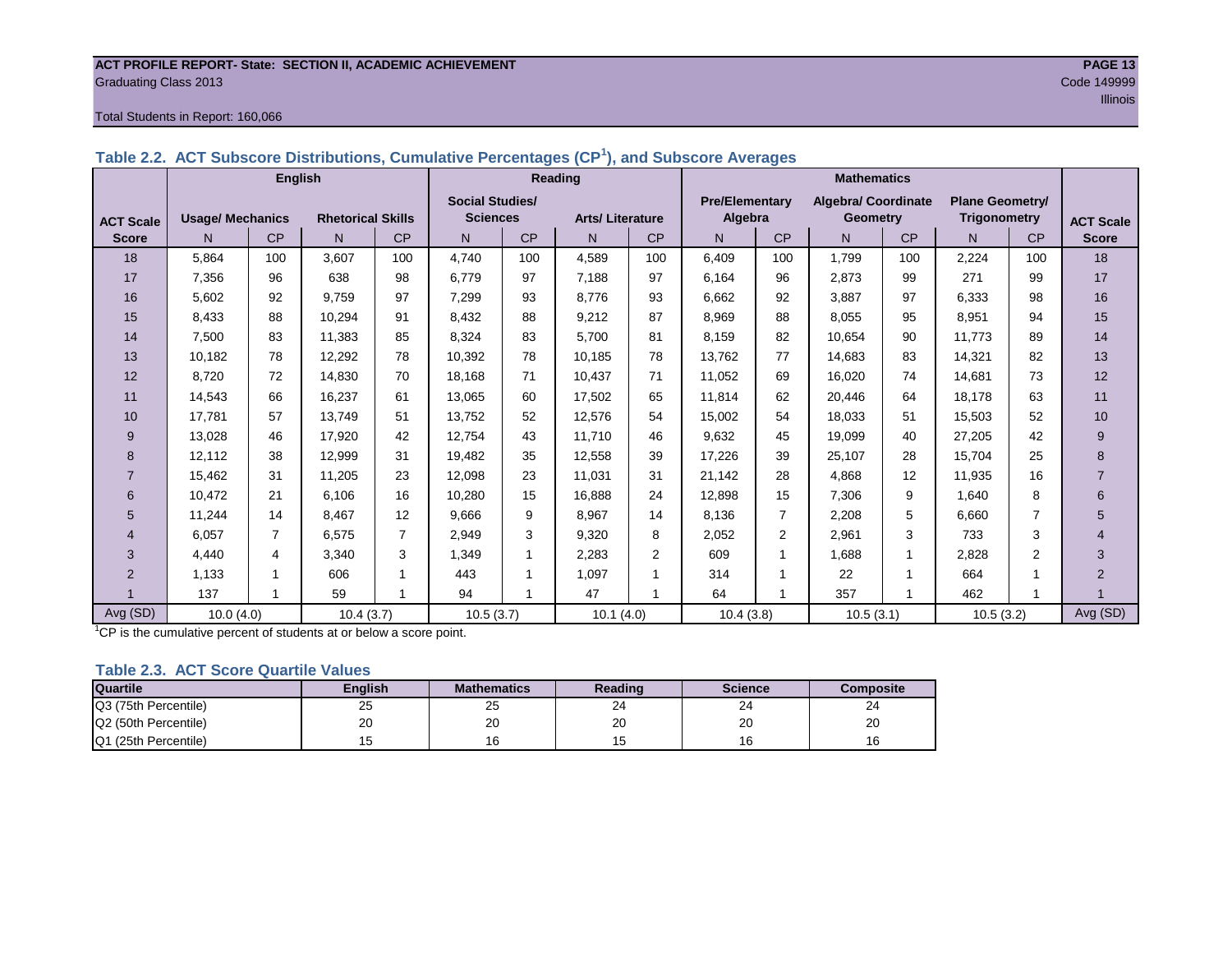### **Table 2.4. Average ACT Composite Scores for Race/Ethnicity by Level of Preparation**

| <b>Student</b>  |                                 | <b>Number of Students</b> | <b>Percent Taking</b>     |                     | <b>Average ACT Composite Score</b> |
|-----------------|---------------------------------|---------------------------|---------------------------|---------------------|------------------------------------|
| <b>Group</b>    | <b>Race/Ethnicity</b>           | <b>Tested</b>             | Core or More <sup>1</sup> | <b>Core or More</b> | <b>Less Than Core</b>              |
|                 | <b>All Students</b>             | 160,066                   | 53                        | 22.6                | 18.6                               |
|                 | Black/African American          | 21,856                    | 46                        | 18.0                | 16.2                               |
|                 | American Indian/Alaska Native   | 457                       | 40                        | 20.9                | 16.9                               |
|                 | <b>White</b>                    | 80,697                    | 59                        | 24.1                | 19.9                               |
| <b>State</b>    | Hispanic/Latino                 | 29,207                    | 46                        | 20.1                | 17.4                               |
|                 | Asian                           | 5,877                     | 73                        | 25.5                | 21.6                               |
|                 | Native Hawaiian/Other Pac. Isl. | 332                       | 60                        | 22.1                | 19.3                               |
|                 | I Two or more races             | 4,640                     | 57                        | 22.9                | 19.3                               |
|                 | Prefer not/No Response          | 17,000                    | 36                        | 22.0                | 17.7                               |
|                 | <b>All Students</b>             | 1,799,243                 | 74                        | 21.7                | 18.7                               |
|                 | Black/African American          | 239,598                   | 69                        | 17.5                | 15.6                               |
|                 | American Indian/Alaska Native   | 14,217                    | 62                        | 19.1                | 16.5                               |
|                 | <b>White</b>                    | 1,034,712                 | 76                        | 22.9                | 20.0                               |
| <b>National</b> | Hispanic/Latino                 | 259,741                   | 72                        | 19.5                | 17.2                               |
|                 | Asian                           | 71,677                    | 81                        | 24.1                | 21.5                               |
|                 | Native Hawaiian/Other Pac. Isl. | 4,772                     | 71                        | 20.5                | 17.5                               |
|                 | I Two or more races             | 64,221                    | 74                        | 21.9                | 19.2                               |
|                 | Prefer not/No Response          | 110,305                   | 58                        | 22.4                | 18.4                               |

<sup>1</sup>"Core or More" results correspond to students taking four or more years of English AND three or more years each of math, social studies, and natural science.

#### **Table 2.5. Average ACT Scores by Race/Ethnicity**

| <b>Student</b>  |                                 |                |                    |                |                |                  |
|-----------------|---------------------------------|----------------|--------------------|----------------|----------------|------------------|
| Group           | <b>Race/Ethnicity</b>           | <b>English</b> | <b>Mathematics</b> | <b>Reading</b> | <b>Science</b> | <b>Composite</b> |
|                 | <b>All Students</b>             | 20.2           | 20.7               | 20.4           | 20.5           | 20.6             |
|                 | Black/African American          | 16.0           | 17.1               | 16.6           | 17.1           | 16.8             |
|                 | American Indian/Alaska Native   | 17.3           | 18.5               | 18.1           | 18.4           | 18.2             |
|                 | White                           | 22.2           | 22.3               | 22.3           | 22.1           | 22.3             |
| <b>State</b>    | Hispanic/Latino                 | 17.8           | 18.9               | 18.0           | 18.7           | 18.5             |
|                 | Asian                           | 23.9           | 25.6               | 23.4           | 23.9           | 24.3             |
|                 | Native Hawaiian/Other Pac. Isl. | 20.5           | 21.2               | 20.4           | 20.8           | 20.9             |
|                 | Two or more races               | 21.2           | 21.1               | 21.3           | 21.1           | 21.3             |
|                 | Prefer not/No Response          | 18.6           | 19.4               | 19.0           | 19.3           | 19.2             |
|                 | <b>All Students</b>             | 20.2           | 20.9               | 21.1           | 20.7           | 20.9             |
|                 | <b>Black/African American</b>   | 15.7           | 17.2               | 17.0           | 16.9           | 16.9             |
|                 | American Indian/Alaska Native   | 16.6           | 18.2               | 18.3           | 18.3           | 18.0             |
|                 | White                           | 21.8           | 21.9               | 22.6           | 22.0           | 22.2             |
| <b>National</b> | Hispanic/Latino                 | 17.7           | 19.3               | 18.9           | 18.8           | 18.8             |
|                 | Asian                           | 22.5           | 25.0               | 22.9           | 23.1           | 23.5             |
|                 | Native Hawaiian/Other Pac. Isl. | 18.6           | 20.1               | 19.5           | 19.5           | 19.5             |
|                 | Two or more races               | 20.6           | 20.9               | 21.6           | 20.9           | 21.1             |
|                 | Prefer not/No Response          | 20.0           | 20.8               | 21.0           | 20.5           | 20.7             |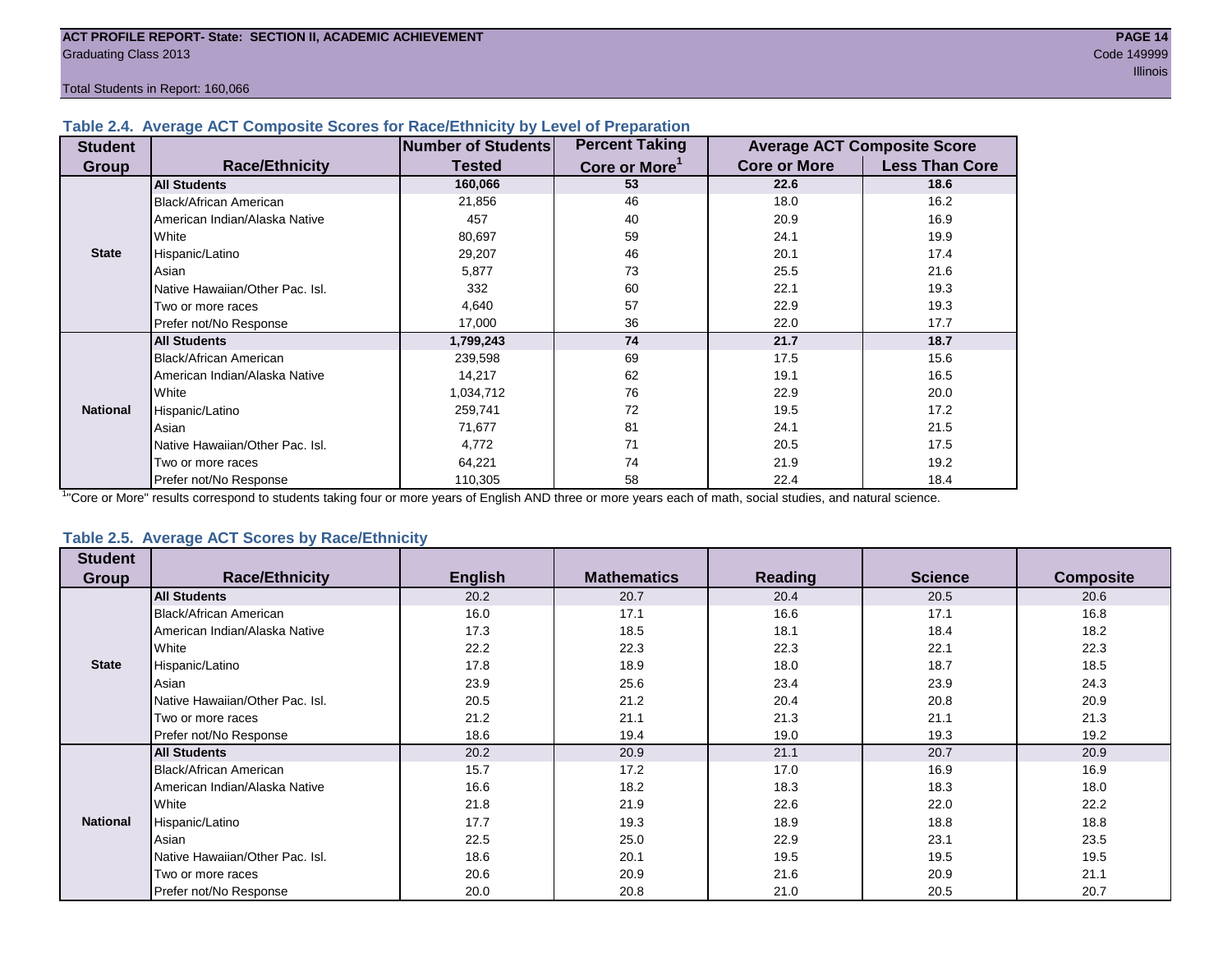#### **ACT PROFILE REPORT- State: SECTION II, ACADEMIC ACHIEVEMENT PAGE 15** Graduating Class 2013 Code 149999

Total Students in Report: 160,066

| <b>Student</b>  | <b>CRS</b> |         | <b>English</b> |         | <b>Mathematics</b> |         | Reading |         | <b>Science</b> |
|-----------------|------------|---------|----------------|---------|--------------------|---------|---------|---------|----------------|
| <b>Group</b>    | Range      | N       | %              | N       | %                  | N       | %       | N       | %              |
|                 | 33 to 36   | 7,622   | 5              | 5,753   | 4                  | 7,431   | 5       | 3,230   | 2              |
|                 | 28 to 32   | 16.420  | 10             | 13.748  | 9                  | 18.427  | 12      | 13.024  | 8              |
|                 | 24 to 27   | 26,427  | 17             | 31,077  | 19                 | 22,886  | 14      | 29,758  | 19             |
| <b>State</b>    | 20 to 23   | 37,120  | 23             | 29.806  | 19                 | 35.955  | 22      | 45.077  | 28             |
|                 | 16 to 19   | 28,420  | 18             | 49.542  | 31                 | 31.863  | 20      | 40,153  | 25             |
|                 | 13 to 15   | 20,722  | 13             | 28,663  | 18                 | 25,734  | 16      | 17,206  | 11             |
|                 | 01 to 12   | 23,335  | 15             | 1,477   |                    | 17,770  | 11      | 11,618  |                |
|                 | 33 to 36   | 81,846  | 5              | 51,648  | 3                  | 89,731  | 5       | 36,033  | $\overline{2}$ |
|                 | 28 to 32   | 175.672 | 10             | 156,561 | 9                  | 239,643 | 13      | 138,865 | 8              |
|                 | 24 to 27   | 291,095 | 16             | 385,102 | 21                 | 277,723 | 15      | 364,600 | 20             |
| <b>National</b> | 20 to 23   | 447,398 | 25             | 343,822 | 19                 | 424,936 | 24      | 542.531 | 30             |
|                 | 16 to 19   | 327,718 | 18             | 590,816 | 33                 | 384.706 | 21      | 413.107 | 23             |
|                 | 13 to 15   | 242.064 | 13             | 258.384 | 14                 | 240.069 | 13      | 183,840 | 10             |
|                 | 01 to 12   | 233,450 | 13             | 12,910  |                    | 142,435 | 8       | 120,267 |                |

## **Table 2.6. Percent of Students in College Readiness Standards (CRS) Score Ranges**

## **Table 2.7. Average ACT Scores by Gender**

| <b>Student Group</b> | <b>Gender</b> |         |         | <b>Average ACT Scores</b> |             |         |         |           |  |  |  |  |
|----------------------|---------------|---------|---------|---------------------------|-------------|---------|---------|-----------|--|--|--|--|
|                      |               | N       | Percent | Enalish                   | Mathematics | Reading | Science | Composite |  |  |  |  |
|                      | Males         | 79,567  | 50      | 19.8                      | 21.0        | 20.0    | 20.7    | 20.5      |  |  |  |  |
| <b>State</b>         | Females       | 80,242  | 50      | 20.7                      | 20.5        | 20.8    | 20.4    | 20.7      |  |  |  |  |
|                      | Missing       | 257     |         | 15.0                      | 16.6        | 15.5    | 16.1    | 15.9      |  |  |  |  |
|                      | Males         | 835,431 | 46      | 19.8                      | 21.4        | 20.9    | 21.2    | 20.9      |  |  |  |  |
| <b>National</b>      | Females       | 954,919 | 53      | 20.6                      | 20.5        | 21.4    | 20.4    | 20.9      |  |  |  |  |
|                      | Missing       | 8,893   | 0       | 16.1                      | 18.2        | 17.6    | 17.7    | 17.5      |  |  |  |  |

### **Table 2.8. Percent of Students Who Met College Readiness Benchmark Scores by Gender**

| <b>Student Group</b> | Gender       |                                                                                                                          |    | <b>Percent of Students</b> |         | Met      |
|----------------------|--------------|--------------------------------------------------------------------------------------------------------------------------|----|----------------------------|---------|----------|
|                      |              | English                                                                                                                  |    | Reading                    | Science | All Four |
| <b>State</b>         | Males        | 61                                                                                                                       | 43 | 39                         | 38      | 26       |
|                      | Females      | <b>Mathematics</b><br>25<br>66<br>40<br>43<br>33<br>29<br>62<br>47<br>43<br>40<br>24<br>67<br>45<br>33<br>4 <sup>1</sup> |    |                            |         |          |
| <b>National</b>      | <b>Males</b> |                                                                                                                          |    |                            |         |          |
|                      | Females      |                                                                                                                          |    |                            |         |          |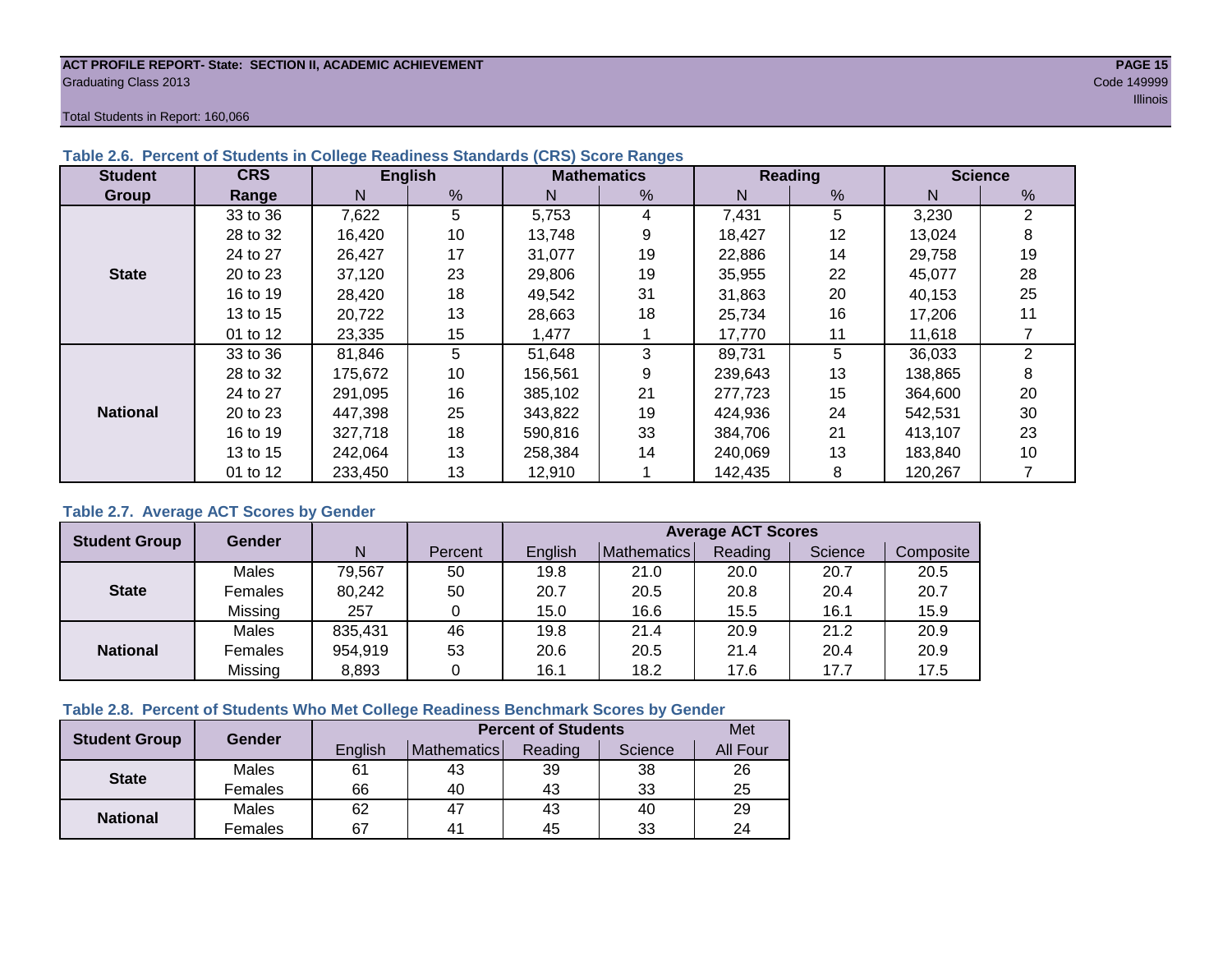#### **ACT PROFILE REPORT- State: SECTION II, ACADEMIC ACHIEVEMENT PAGE 16** Graduating Class 2013 Code 149999

#### Total Students in Report: 160,066

| <b>Student</b>  | Curriculum                              | N        |       | <b>English</b> | <b>Mathematics</b> |      | Reading |      |       | <b>Science</b> | <b>Composite</b> |      |
|-----------------|-----------------------------------------|----------|-------|----------------|--------------------|------|---------|------|-------|----------------|------------------|------|
| Group           | Taken $^{\scriptscriptstyle\mathsf{T}}$ |          | CRB % | Avg            | CRB %              | Ava  | CRB %   | Avg  | CRB % | Avg            | CRB $\%^4$       | Avg  |
|                 | Core or More <sup>2</sup>               | 84,740   | 78    | 22.5           | 57                 | 22.6 | 54      | 22.5 | 48    | 22.3           | 37               | 22.6 |
| <b>State</b>    | Less than Corel                         | 58,289   | 49    | 17.9           | 26                 | 18.8 | 28      | 18.3 | 21    | 18.7           | 13               | 18.6 |
|                 | Missing <sup>3</sup>                    | 17,037   | 38    | 16.3           | 20                 | 17.8 | 21      | 17.1 | 17    | 17.6           | 10               | 17.3 |
|                 | Core or More                            | ,322,739 | 71    | 21.2           | 50                 | 21.7 | 50      | 22.0 | 42    | 21.5           | 31               | 21.7 |
| <b>National</b> | Less than Core                          | 396,592  | 48    | 17.8           | 27                 | 18.9 | 30      | 19.0 | 22    | 18.8           | 14               | 18.7 |
|                 | Missing                                 | 79,912   | 36    | 16.0           | 19                 | 17.8 | 24      | 17.5 | 17    | 17.7           | 10               | 17.4 |

## **Table 2.9. College Readiness Benchmark (CRB) Percent and Average ACT Scores by Overall High School Curriculum**

<sup>1</sup> "Curriculum Taken" reflects overall high school curriculum in this table.

 $^2$  "Core or More" results correspond to students taking four or more years of English AND three or more years each of math, social studies, and natural science.

 $3$  Zero years or no coursework information reported in one or more content areas.

 $4$  Composite CRB% results reflect students who met all four subject-area benchmarks.

#### **Table 2.10. College Readiness Benchmark (CRB) Percent and Average ACT Scores by Content-Specific Curriculum**

| <b>Student</b>  | Curriculum                    |          | <b>English</b> |      | <b>Mathematics</b> |       |      | <b>Reading</b> |       |      | <b>Science</b> |       |      |
|-----------------|-------------------------------|----------|----------------|------|--------------------|-------|------|----------------|-------|------|----------------|-------|------|
| Group           | $\mathsf{Taken}^{\mathsf{T}}$ |          | CRB %          | Avg  | N                  | CRB % | Avg  | N              | CRB % | Avg  | N              | CRB % | Avg  |
|                 | Core or More <sup>2</sup>     | 132,174  | 68             | 21.0 | 131,725            | 47    | 21.5 | 108,888        | 48    | 21.6 | 15,741         | 43    | 21.6 |
| <b>State</b>    | Less than Core                | 13,085   | 36             | 16.0 | 12,671             |       | 16.3 | 35,638         | 26    | 18.7 | 28,385         | 16    | 17.8 |
|                 | Missing <sup>3</sup>          | 14,807   | 41             | 16.7 | 15,670             | 20    | 17.9 | 15,540         | 22    | 17.3 | 15,940         | 18    | 17.8 |
|                 | Core or More                  | .646,286 | 67             | 20.6 | ,648,697           | 46    | 21.3 | .554,990       | 46    | 21.5 | ,506,965       | 40    | 21.3 |
| <b>National</b> | Less than Core                | 84,048   | 36             | 15.9 | 77,906             |       | 16.3 | 171,617        | 32    | 19.7 | 218,267        |       | 18.0 |
|                 | Missing                       | 68,909   | 38             | 16.4 | 72,640             | 20    | 17.9 | 72,636         | 25    | 17.7 | 74,011         | 18    | 17.8 |

<sup>1</sup>"Curriculum Taken" reflects content-specific curriculum in this table.

<sup>2</sup> "Core or More" results correspond to students taking four or more years of English or three or more years of math, social studies, or natural science, respectively. For instance, Reading "Core or More" results correspond to students taking three or more years of social studies, regardless of courses taken in other content areas.

 $3$  Zero years or no coursework information reported in the specified content area.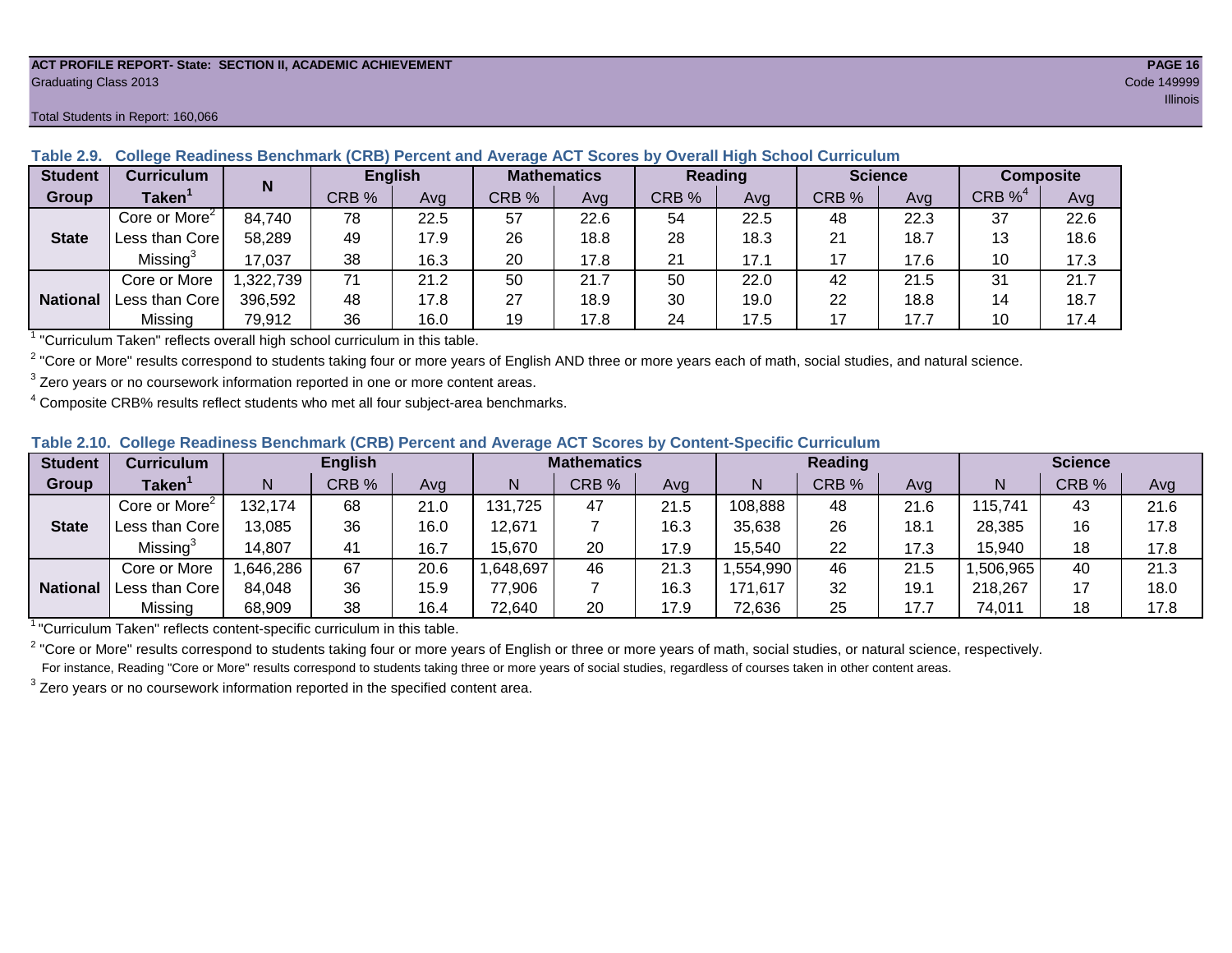## Section III College Readiness and the Impact of Course Rigor

Beginning with the Graduating Class of 2013, all students whose scores are college reportable, both standard and extended time tests, are now included. Also beginning with the 2013 Graduating Class data, College Readiness Benchmarks for Reading and Science were updated to reflect the most recent college coursework research.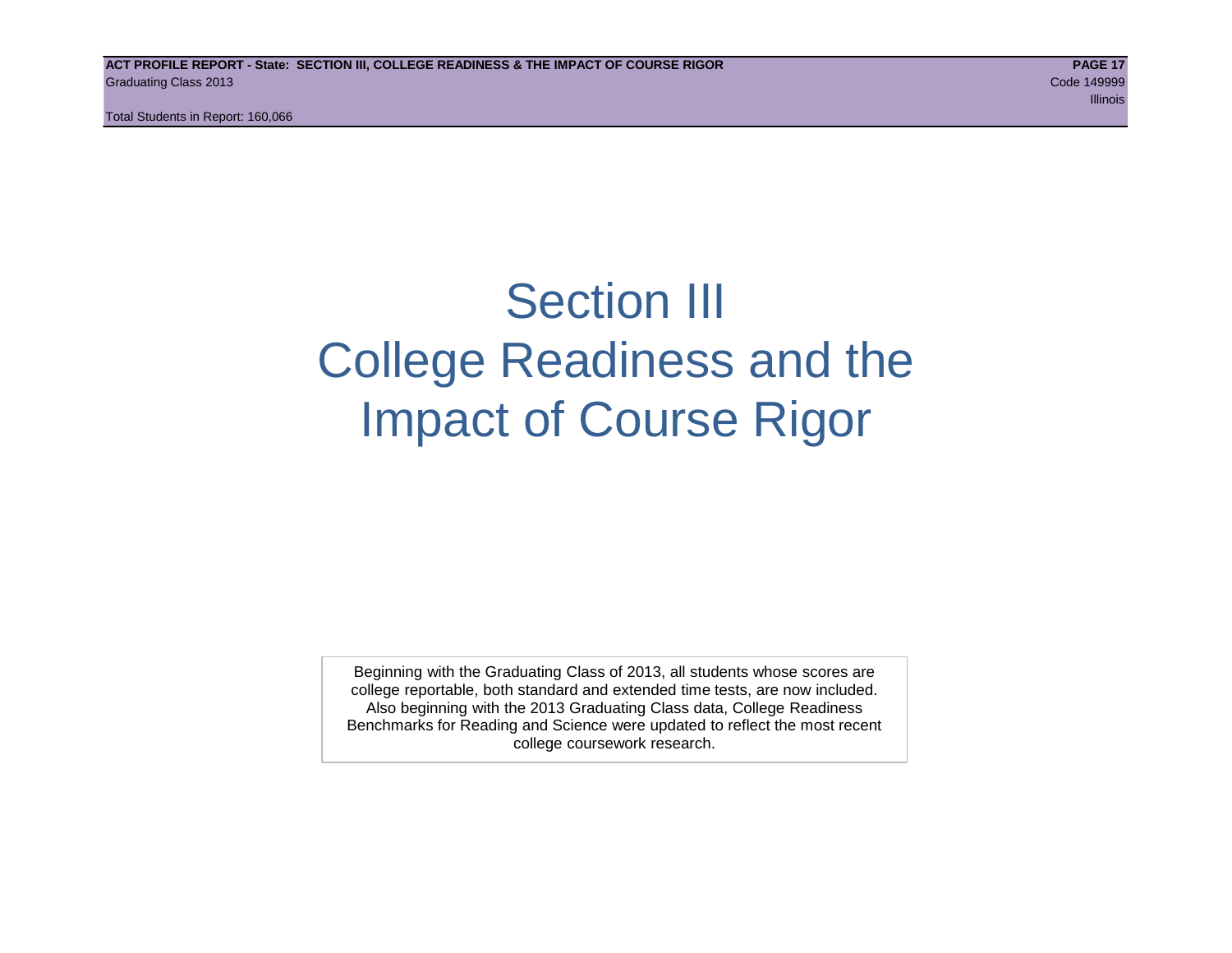#### **ACT PROFILE REPORT - State: SECTION III, COLLEGE READINESS & THE IMPACT OF COURSE RIGOR PAGE 18** Graduating Class 2013 Code 149999

Total Students in Report: 160,066

## **Figure 3.1. Percent of Students Who Met ACT College Readiness Benchmark Scores by Race/Ethnicity: ENGLISH**



ACT English Benchmark Score = **18**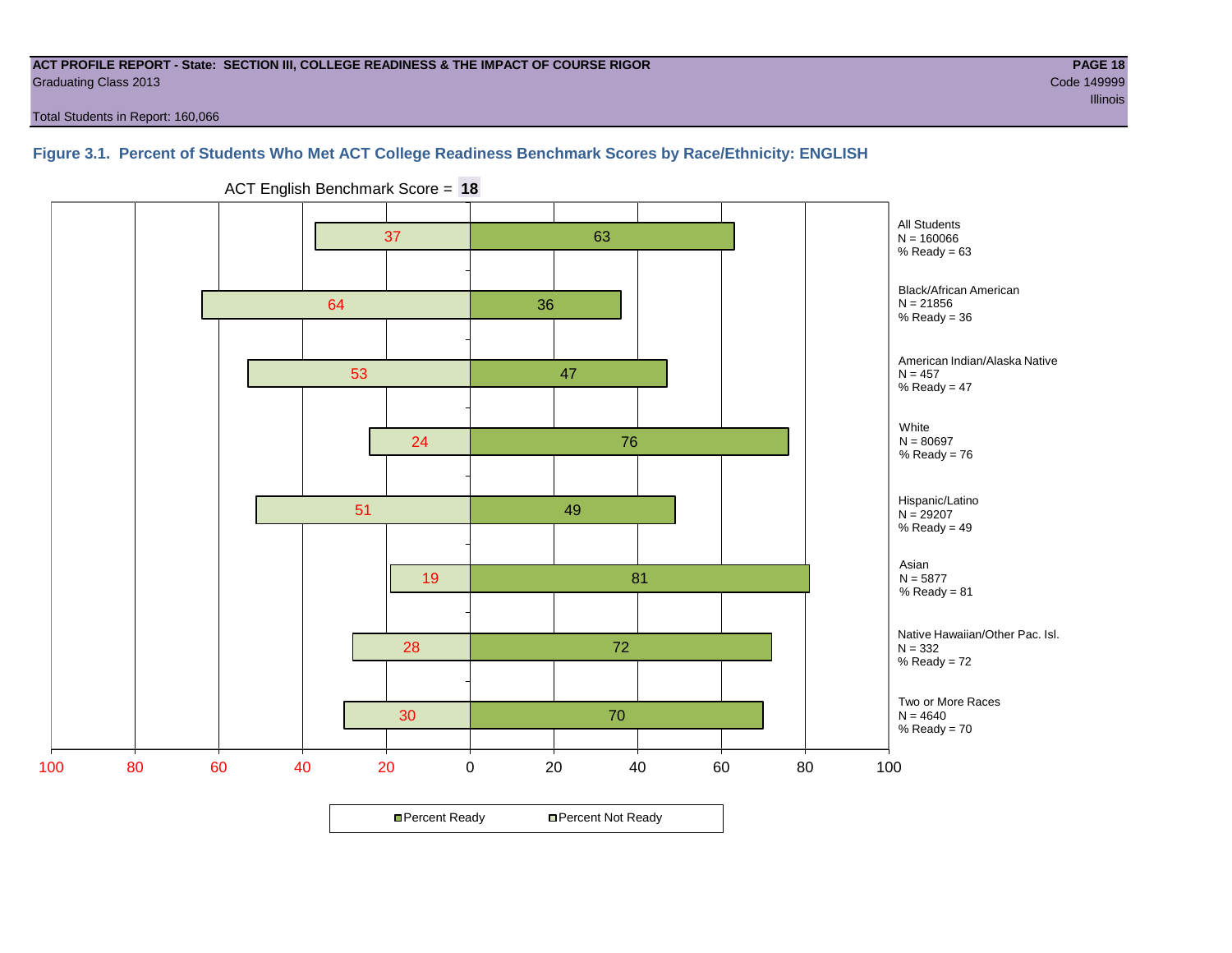#### **ACT PROFILE REPORT - State: SECTION III, COLLEGE READINESS & THE IMPACT OF COURSE RIGOR PAGE 19** Graduating Class 2013 Code 149999

Total Students in Report: 160,066

## **Figure 3.2. Percent of Students Who Met ACT College Readiness Benchmark Scores by Race/Ethnicity: MATHEMATICS**



ACT Mathematics Benchmark Score = **22**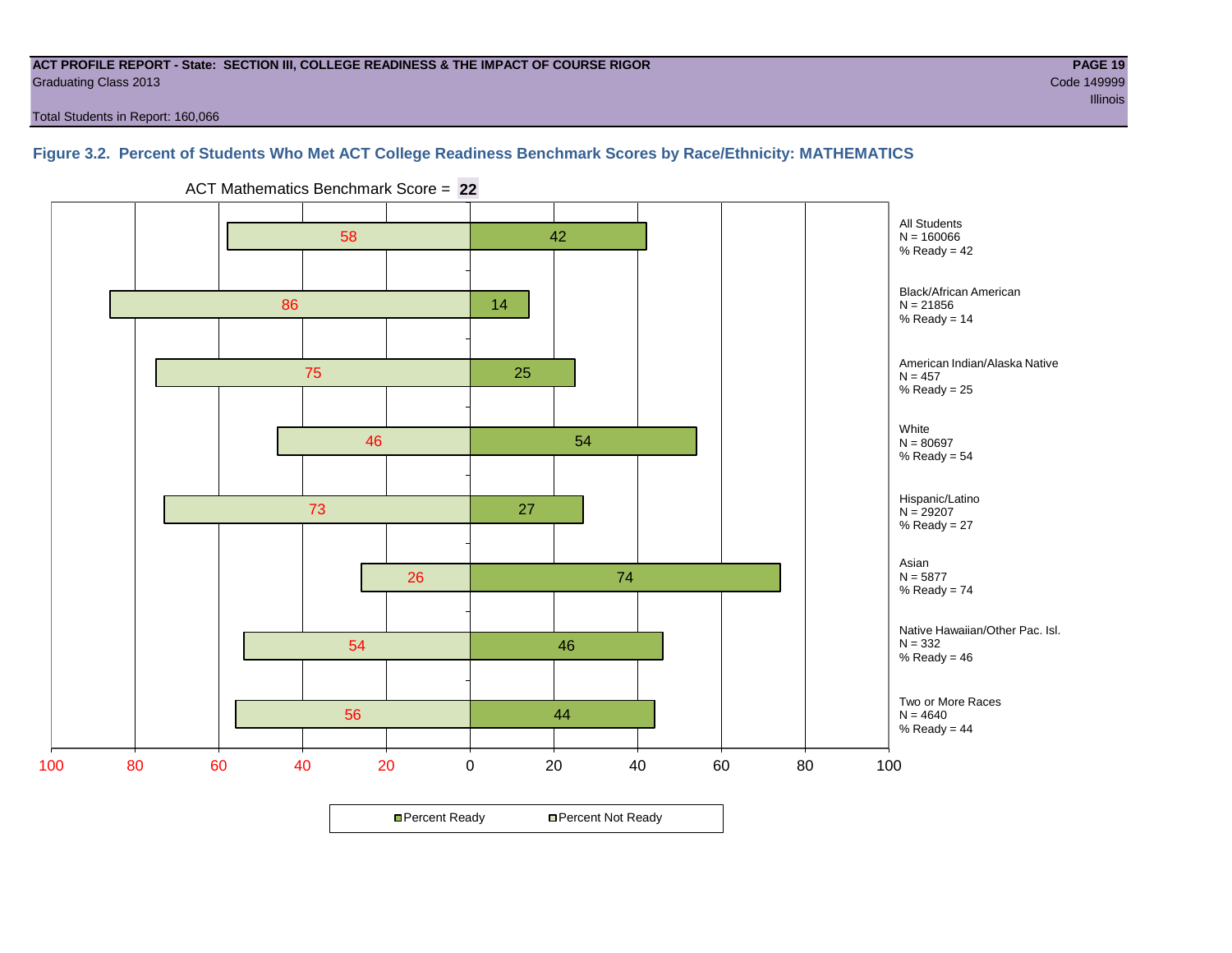#### **ACT PROFILE REPORT - State: SECTION III, COLLEGE READINESS & THE IMPACT OF COURSE RIGOR PAGE 20** Graduating Class 2013 Code 149999

Total Students in Report: 160,066

## **Figure 3.3. Percent of Students Who Met ACT College Readiness Benchmark Scores by Race/Ethnicity: READING**



ACT Reading Benchmark Score = **22**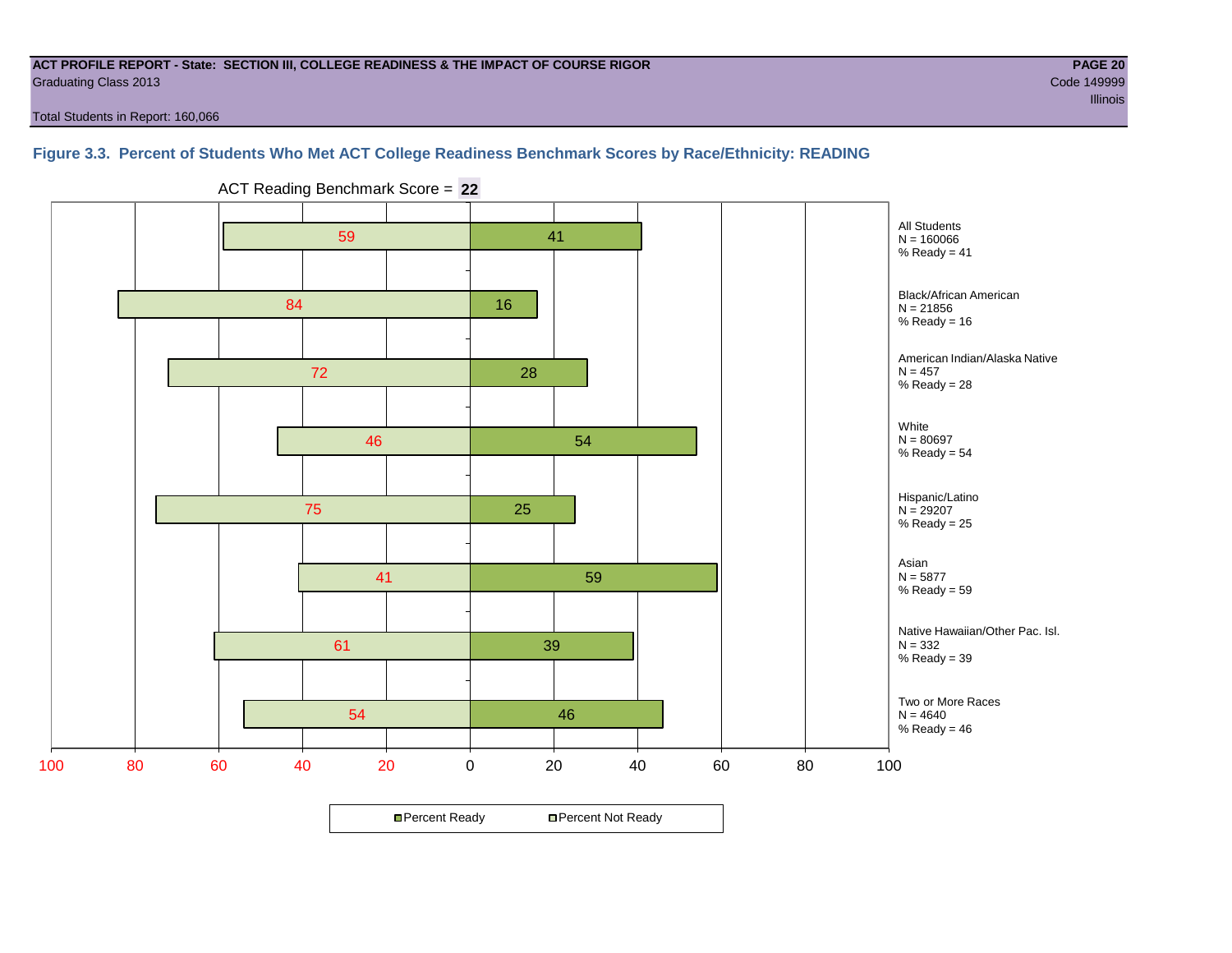#### **ACT PROFILE REPORT - State: SECTION III, COLLEGE READINESS & THE IMPACT OF COURSE RIGOR PAGE 21** Graduating Class 2013 Code 149999

e a comparativa de la comparativa de la comparativa de la comparativa de la comparativa de llinois de llinois

Total Students in Report: 160,066

## **Figure 3.4. Percent of Students Who Met ACT College Readiness Benchmark Scores by Race/Ethnicity: SCIENCE**



ACT Science Benchmark Score = **23**

**□ Percent Ready DPercent Not Ready**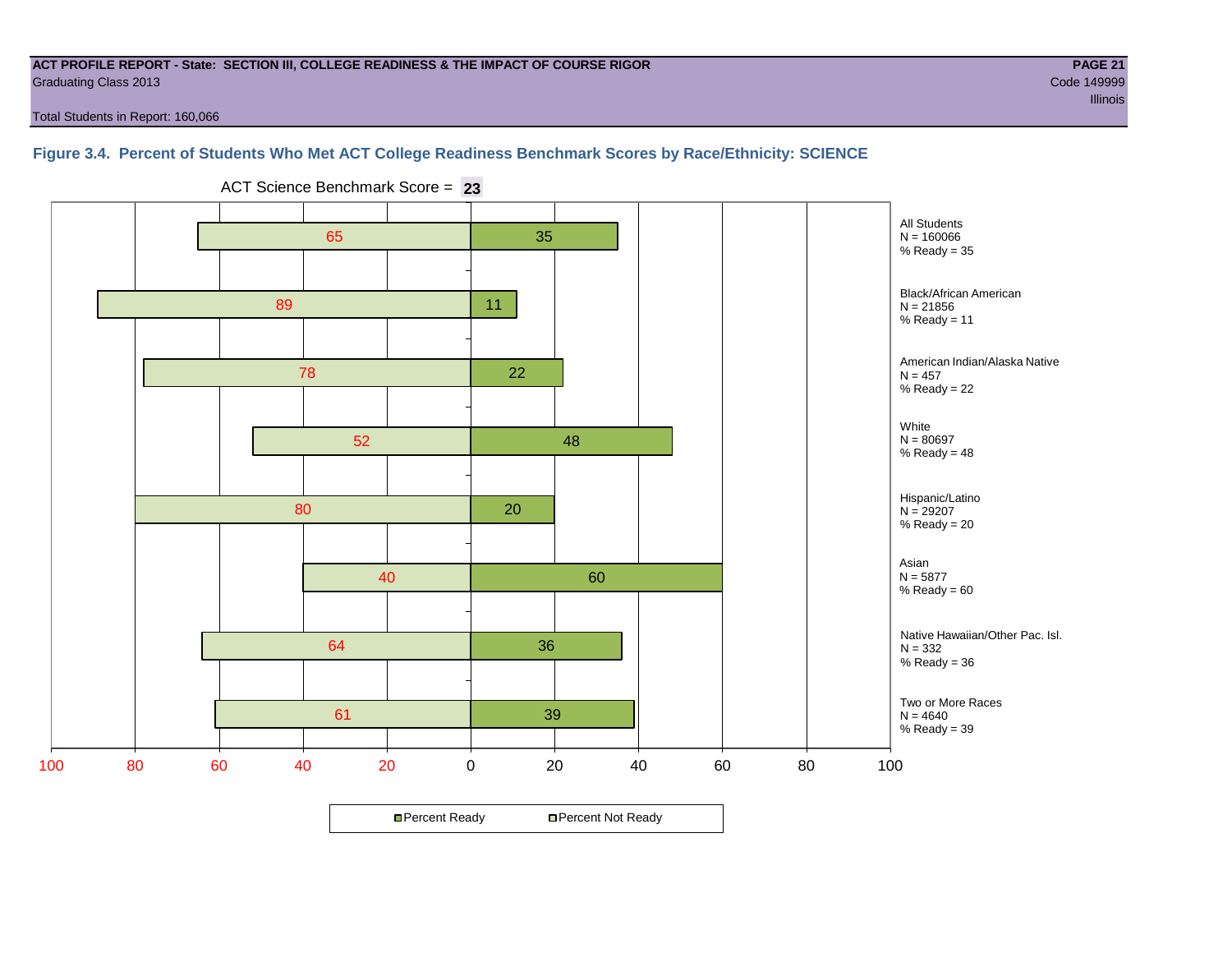#### **ACT PROFILE REPORT - State: SECTION III, COLLEGE READINESS & THE IMPACT OF COURSE RIGOR PAGE 22** Graduating Class 2013 Code 149999

Total Students in Report: 160,066

**Figure 3.5. Percent of Students Who Met ACT College Readiness Benchmark Scores by Race/Ethnicity: ALL FOUR**

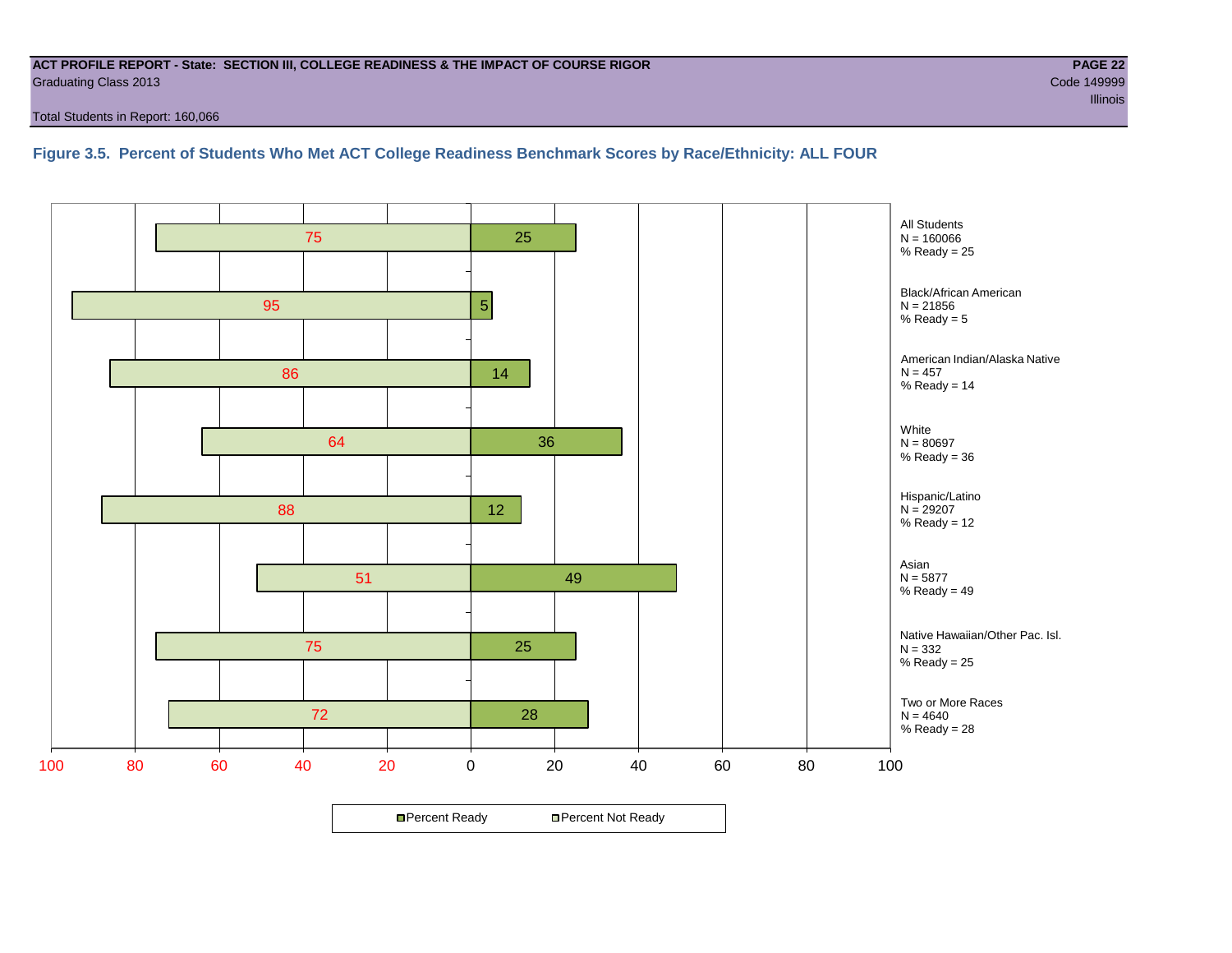#### **ACT PROFILE REPORT - State: SECTION III, COLLEGE READINESS & THE IMPACT OF COURSE RIGOR PAGE 23** Graduating Class 2013 Code 149999

Total Students in Report: 160,066

**Table 3.1. Average ACT Scores and Average ACT Score Changes by Common Course Patterns**

| <b>Course Pattern</b>                            |                |                | <b>All Students</b> |                     |              |                | <b>Males</b> |                     |        |                | <b>Females</b> |                        |
|--------------------------------------------------|----------------|----------------|---------------------|---------------------|--------------|----------------|--------------|---------------------|--------|----------------|----------------|------------------------|
|                                                  |                |                | <b>ACT</b>          | <b>Course Value</b> |              |                | <b>ACT</b>   | <b>Course Value</b> |        |                | <b>ACT</b>     | <b>Course Value</b>    |
| <b>ENGLISH COURSE PATTERN</b>                    | N.             | Percent        | English             | Added               | N            | Percent        | English      | Added               | N      | Percent        | English        | Added <sup>1</sup>     |
| Eng 9, Eng 10, Eng 11, Eng 12, & Other English   | 30,477         | 19             | 22.2                | 6.2                 | 13,171       | 17             | 21.8         | 6.0                 | 17,286 | 22             | 22.5           | 6.2                    |
| Eng 9, Eng 10, Eng 11, Eng 12                    | 101.697        | 64             | 20.7                | 4.7                 | 50.958       | 64             | 20.4         | 4.6                 | 50,644 | 63             | 21.0           | 4.7                    |
| Less than 4 years of English                     | 13,085         | 8              | 16.0                |                     | 7,279        | 9              | 15.8         |                     | 5,783  | $\overline{7}$ | 16.3           |                        |
| Zero years / no English courses reported         | 14,807         | 9              | 16.7                |                     | 8,159        | 10             | 16.3         |                     | 6,529  | 8              | 17.1           |                        |
|                                                  |                |                | <b>ACT</b>          | <b>Course Value</b> |              |                | <b>ACT</b>   | <b>Course Value</b> |        |                | <b>ACT</b>     | <b>Course Value</b>    |
| MATHEMATICS COURSE PATTERN                       | N <sub>1</sub> | Percent        | Math                | Added               | N            | Percent        | Math         | Added               | N      | Percent        | Math           | A d d e d <sup>1</sup> |
| Alg 1, Alg 2, Geom, Trig, & Calc                 | 11,478         | $\overline{7}$ | 24.1                | 7.8                 | 5,331        | $\overline{7}$ | 24.7         | 8.3                 | 6,136  | 8              | 23.6           | 7.3                    |
| Alg 1, Alg 2, Geom, Trig, & Other Adv Math       | 16,770         | 10             | 22.3                | 6.0                 | 6,917        | 9              | 22.7         | 6.3                 | 9,848  | 12             | 22.0           | 5.7                    |
| Alg 1, Alg 2, Geom, & Trig                       | 17,502         | 11             | 19.7                | 3.4                 | 8,075        | 10             | 20.0         | 3.6                 | 9,395  | 12             | 19.5           | 3.2                    |
| Alg 1, Alg 2, Geom, & Other Adv Math             | 16,258         | 10             | 20.5                | 4.2                 | 7,124        | 9              | 20.8         | 4.4                 | 9,123  | 11             | 20.2           | 3.9                    |
| Other comb of 4 or more years of Math            | 36,986         | 23             | 24.6                | 8.3                 | 19,634       | 25             | 25.1         | 8.7                 | 17,333 | 22             | 24.0           | 7.7                    |
| Alg 1, Alg 2, & Geom                             | 26,064         | 16             | 17.5                | 1.2                 | 13,368       | 17             | 17.7         | 1.3                 | 12,661 | 16             | 17.3           | 1.0                    |
| Other comb of 3 or 3.5 years of Math             | 6,667          | 4              | 20.4                | 4.1                 | 3,428        | $\overline{4}$ | 20.6         | 4.2                 | 3,233  | $\overline{4}$ | 20.2           | 3.9                    |
| Less than 3 years of Math                        | 12,671         | 8              | 16.3                |                     | 7,037        | 9              | 16.4         | $\sim$              | 5,615  | $\overline{7}$ | 16.3           |                        |
| Zero years / no Math courses reported            | 15,670         | 10             | 17.9                |                     | 8,653        | 11             | 18.0         |                     | 6,898  | 9              | 17.7           |                        |
|                                                  |                |                | <b>ACT</b>          | <b>Course Value</b> |              |                | <b>ACT</b>   | <b>Course Value</b> |        |                | <b>ACT</b>     | <b>Course Value</b>    |
| SOCIAL SCIENCE COURSE PATTERN                    | N              | Percent        | Reading             | Added               | N.           | Percent        | Reading      | Added               | N      | Percent        | Reading        | A d d e d <sup>1</sup> |
| US Hist, World Hist, Am Gov, & Other Hist        | 2.922          | $\overline{2}$ | 21.2                | 3.1                 | 1,570        | 2              | 20.8         | 3.0                 | 1,352  | 2              | 21.6           | 3.1                    |
| Other comb of 4 or more years Social Science     | 50,569         | 32             | 22.2                | 4.1                 | 24,081       | 30             | 22.0         | 4.2                 | 26,457 | 33             | 22.4           | 3.9                    |
| US Hist, World Hist, & Am Gov                    | 6,420          | $\overline{4}$ | 18.6                | 0.5                 | 3,520        | $\overline{4}$ | 18.3         | 0.5                 | 2,890  | $\overline{4}$ | 18.9           | 0.4                    |
| Other comb of 3 or 3.5 years of Social Science   | 48,977         | 31             | 21.3                | 3.2                 | 23,123       | 29             | 21.0         | 3.2                 | 25,817 | 32             | 21.6           | 3.1                    |
| Less than 3 years of Social Science              | 35,638         | 22             | 18.1                |                     | 18,660       | 23             | 17.8         |                     | 16,920 | 21             | 18.5           |                        |
| Zero years / no Social Science courses reported  | 15,540         | 10             | 17.3                |                     | 8,613        | 11             | 16.9         |                     | 6,806  | 8              | 17.8           | $\sim$                 |
|                                                  |                |                | <b>ACT</b>          | <b>Course Value</b> |              |                | <b>ACT</b>   | <b>Course Value</b> |        |                | <b>ACT</b>     | <b>Course Value</b>    |
| NATURAL SCIENCE COURSE PATTERN                   | N              | Percent        | Science             | Added               | $\mathsf{N}$ | Percent        | Science      | Added               | N      | Percent        | Science        | A d d e d <sup>1</sup> |
| Gen Sci <sup>2</sup> , Bio, Chem, & Phys         | 48,625         | 30             | 21.7                | 3.9                 | 24,423       | 31             | 22.1         | 4.5                 | 24,163 | 30             | 21.3           | 3.2                    |
| Bio, Chem, Phys                                  | 35,438         | 22             | 23.2                | 5.4                 | 17,336       | 22             | 23.8         | 6.2                 | 18,085 | 23             | 22.6           | 4.5                    |
| Gen Sci <sup>2</sup> , Bio, Chem                 | 28,184         | 18             | 19.7                | 1.9                 | 12,186       | 15             | 19.8         | 2.2                 | 15,975 | 20             | 19.7           | 1.6                    |
| Other comb of 3 years of Natural Science         | 3,494          | $\overline{2}$ | 18.5                | 0.7                 | 2,003        | 3              | 19.0         | 1.4                 | 1,484  | $\overline{2}$ | 17.8           | $-0.3$                 |
| Less than 3 years of Natural Science             | 28,385         | 18             | 17.8                |                     | 14,835       | 19             | 17.6         |                     | 13,502 | 17             | 18.1           |                        |
| Zero years / no Natural Science courses reported | 15,940         | 10             | 17.8                |                     | 8,784        | 11             | 17.8         |                     | 7,033  | 9              | 17.8           |                        |

<sup>1</sup>Course value added is defined as the average ACT score change compared to course sequences in which students took

less than four years of English or less than three years of Mathematics, Social Science or Natural Science.

<sup>2</sup>Includes General, Physical and Earth Sciences.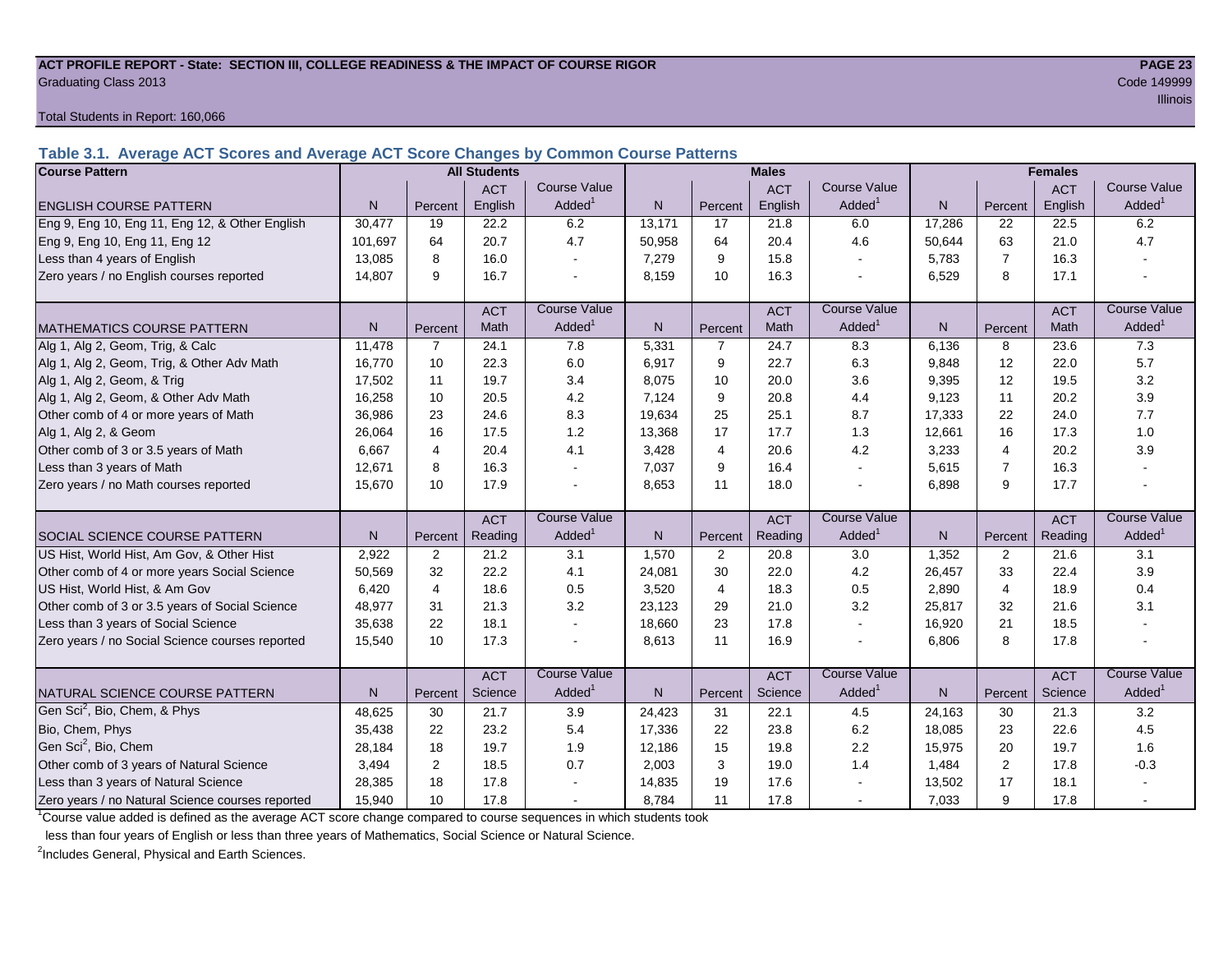#### ACT PROFILE REPORT - State: SECTION III, COLLEGE READINESS & THE IMPACT OF COURSE RIGOR **PAGE 24 Graduating Class 2013** Code 149999

e a construction de la construction de la construction de la construction de la construction de llinois de lli

#### Total Students in Report: 160,066

## **Table 3.2. College Readiness Percents by Common Course Patterns**

| <b>Course Pattern</b>                            |              |                       | <b>State</b> |                  |              |                       | <b>National</b> |                  |
|--------------------------------------------------|--------------|-----------------------|--------------|------------------|--------------|-----------------------|-----------------|------------------|
|                                                  |              | <b>Percent Taking</b> | Avg ACT      | Percent Who Met  |              | <b>Percent Taking</b> | Avg ACT         | Percent Who Met  |
| <b>ENGLISH COURSE PATTERN</b>                    | $\mathsf{N}$ | Pattern               | English      | <b>Benchmark</b> | $\mathsf{N}$ | Pattern               | English         | <b>Benchmark</b> |
| Eng 9, Eng 10, Eng 11, Eng 12, & Other English   | 30,477       | 19                    | 22.2         | 76               | 380,375      | 21                    | 21.6            | 73               |
| Eng 9, Eng 10, Eng 11, Eng 12                    | 101,697      | 64                    | 20.7         | 66               | 1,265,911    | 70                    | 20.3            | 65               |
| Less than 4 years of English                     | 13,085       | 8                     | 16.0         | 36               | 84,048       | 5                     | 15.9            | 36               |
| Zero years / no English courses reported         | 14,807       | 9                     | 16.7         | 41               | 68,909       | $\overline{4}$        | 16.4            | 38               |
|                                                  |              |                       |              |                  |              |                       |                 |                  |
|                                                  |              | <b>Percent Taking</b> | Avg ACT      | Percent Who Met  |              | <b>Percent Taking</b> | Avg ACT         | Percent Who Met  |
| <b>MATHEMATICS COURSE PATTERN</b>                | N            | Pattern               | Math         | <b>Benchmark</b> | N            | Pattern               | Math            | <b>Benchmark</b> |
| Alg 1, Alg 2, Geom, Trig, & Calc                 | 11,478       | $\overline{7}$        | 24.1         | 69               | 113,999      | 6                     | 23.8            | 68               |
| Alg 1, Alg 2, Geom, Trig, & Other Adv Math       | 16,770       | 10                    | 22.3         | 60               | 155,095      | 9                     | 21.9            | 56               |
| Alg 1, Alg 2, Geom, & Trig                       | 17,502       | 11                    | 19.7         | 35               | 119,993      | 7                     | 19.4            | 32               |
| Alg 1, Alg 2, Geom, & Other Adv Math             | 16,258       | 10                    | 20.5         | 41               | 336,291      | 19                    | 19.6            | 32               |
| Other comb of 4 or more years of Math            | 36,986       | 23                    | 24.6         | 70               | 610,720      | 34                    | 23.6            | 65               |
| Alg 1, Alg 2, & Geom                             | 26,064       | 16                    | 17.5         | 13               | 223,733      | 12                    | 17.2            | 11               |
| Other comb of 3 or 3.5 years of Math             | 6,667        | $\overline{4}$        | 20.4         | 39               | 88,866       | 5                     | 19.7            | 34               |
| Less than 3 years of Math                        | 12,671       | 8                     | 16.3         | $\overline{7}$   | 77,906       | 4                     | 16.3            | $\overline{7}$   |
| Zero years / no Math courses reported            | 15,670       | 10                    | 17.9         | 20               | 72,640       | 4                     | 17.9            | 20               |
|                                                  |              |                       |              |                  |              |                       |                 |                  |
|                                                  |              | <b>Percent Taking</b> | Avg ACT      | Percent Who Met  |              | <b>Percent Taking</b> | Avg ACT         | Percent Who Met  |
| <b>SOCIAL SCIENCE COURSE PATTERN</b>             | N            | Pattern               | Reading      | <b>Benchmark</b> | N            | Pattern               | Reading         | <b>Benchmark</b> |
| US Hist, World Hist, Am Gov, & Other Hist        | 2,922        | 2                     | 21.2         | 45               | 50,989       | 3                     | 22.2            | 51               |
| Other comb of 4 or more years Social Science     | 50,569       | 32                    | 22.2         | 53               | 908,394      | 50                    | 22.0            | 50               |
| US Hist, World Hist, & Am Gov                    | 6,420        | 4                     | 18.6         | 29               | 106,021      | 6                     | 19.5            | 34               |
| Other comb of 3 or 3.5 years of Social Science   | 48,977       | 31                    | 21.3         | 46               | 489,586      | 27                    | 21.0            | 43               |
| Less than 3 years of Social Science              | 35,638       | 22                    | 18.1         | 26               | 171,617      | 10                    | 19.1            | 32               |
| Zero years / no Social Science courses reported  | 15,540       | 10                    | 17.3         | 22               | 72,636       | $\overline{4}$        | 17.7            | 25               |
|                                                  |              |                       |              |                  |              |                       |                 |                  |
|                                                  |              | <b>Percent Taking</b> | Avg ACT      | Percent Who Met  |              | <b>Percent Taking</b> | Avg ACT         | Percent Who Met  |
| NATURAL SCIENCE COURSE PATTERN                   | N            | Pattern               | Science      | <b>Benchmark</b> | N            | Pattern               | Science         | <b>Benchmark</b> |
| Gen Sci <sup>1</sup> , Bio, Chem, & Phys         | 48,625       | 30                    | 21.7         | 44               | 767,293      | 43                    | 21.9            | 46               |
| Bio, Chem, Phys                                  | 35,438       | 22                    | 23.2         | 55               | 183,685      | 10                    | 23.0            | 54               |
| Gen Sci <sup>1</sup> , Bio, Chem                 | 28,184       | 18                    | 19.7         | 26               | 504,165      | 28                    | 19.9            | 28               |
| Other comb of 3 years of Natural Science         | 3,494        | 2                     | 18.5         | 20               | 51,822       | 3                     | 19.1            | 25               |
| Less than 3 years of Natural Science             | 28,385       | 18                    | 17.8         | 16               | 218,267      | 12                    | 18.0            | 17               |
| Zero years / no Natural Science courses reported | 15,940       | 10                    | 17.8         | 18               | 74,011       | 4                     | 17.8            | 18               |

<sup>1</sup>Includes General, Physical and Earth Sciences.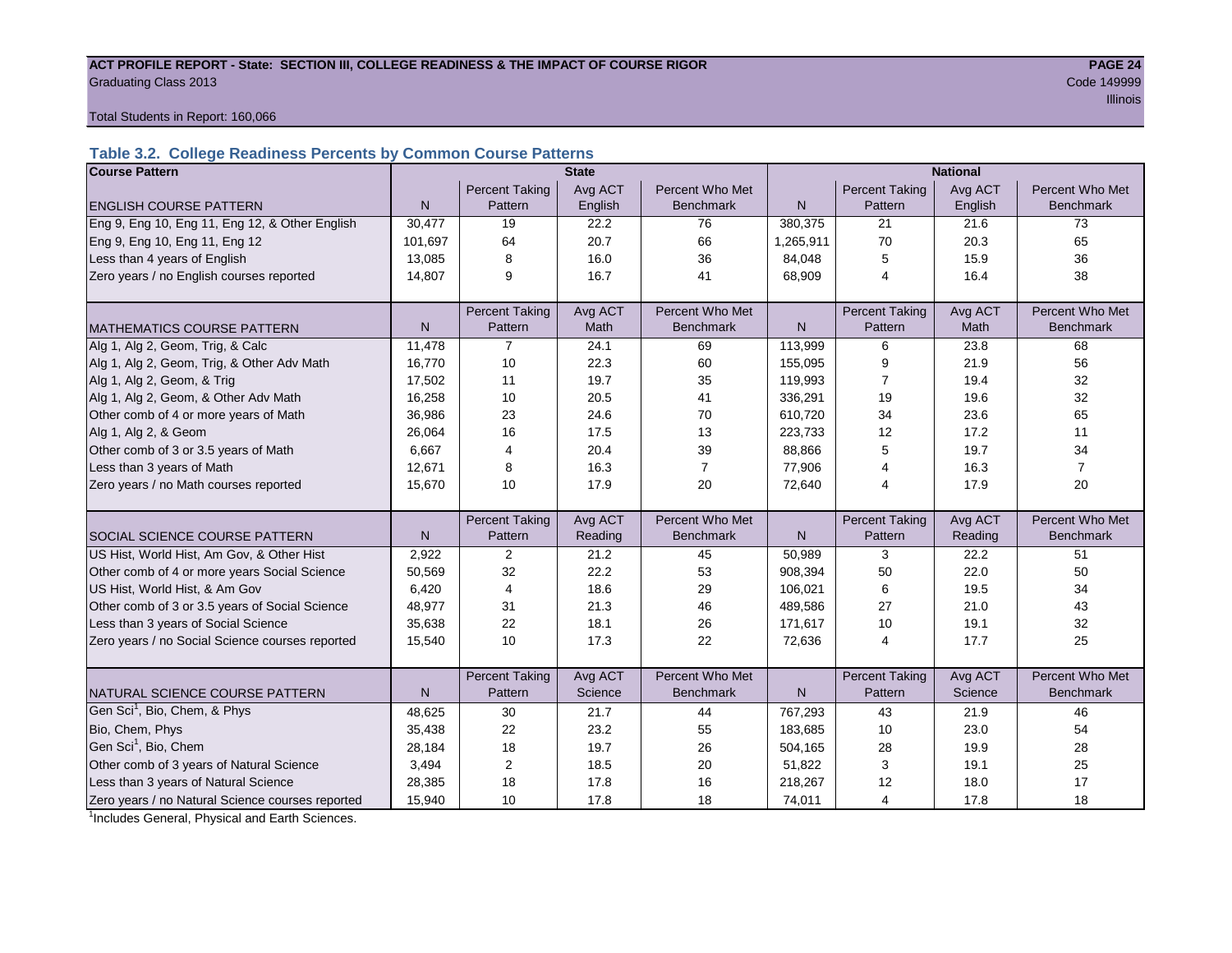## Section IV Career and Educational Aspirations

Beginning with the Graduating Class of 2013, all students whose scores are college reportable, both standard and extended time tests, are now included. Also beginning with the 2013 Graduating Class data, College Readiness Benchmarks for Reading and Science were updated to reflect the most recent college coursework research.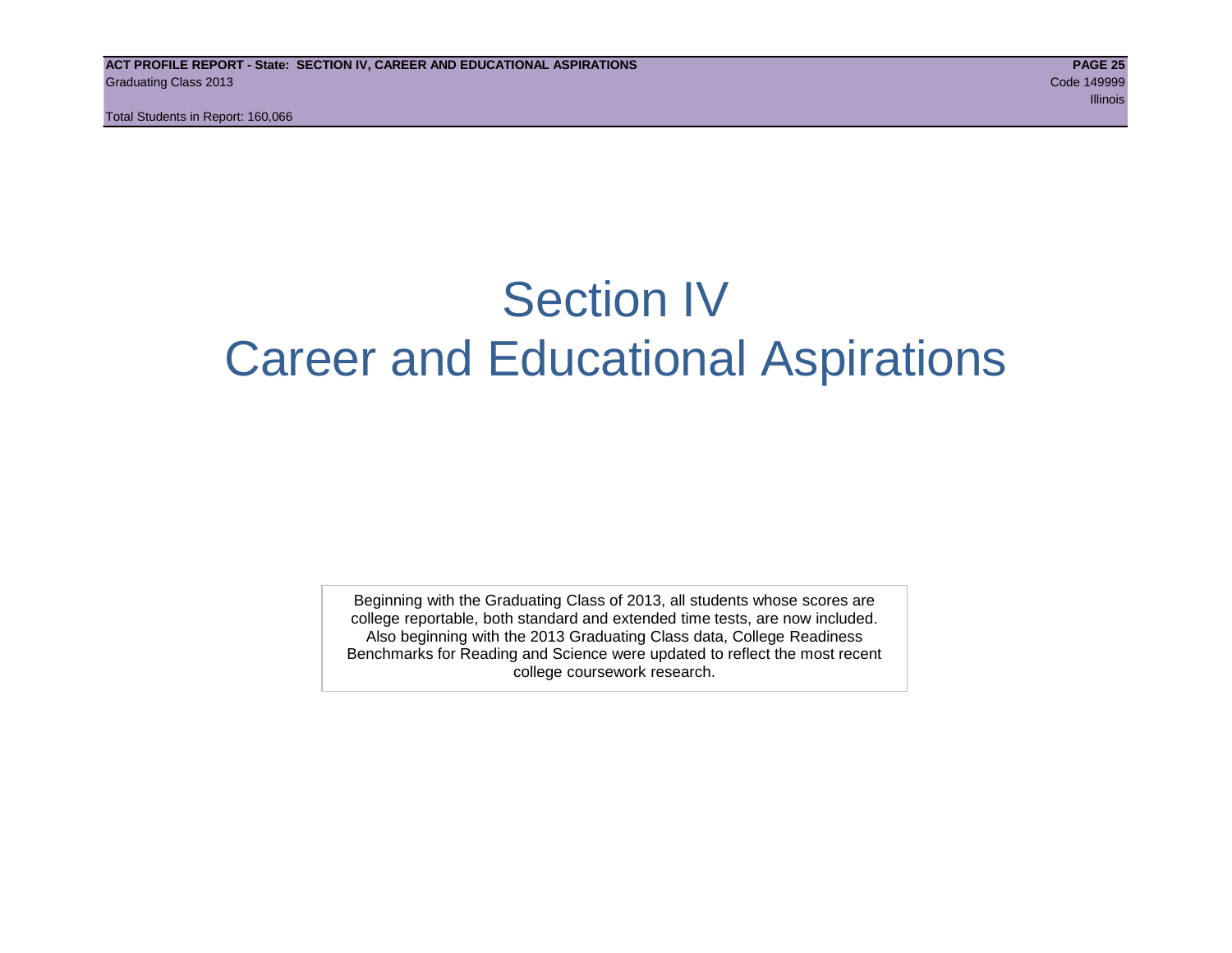#### **ACT PROFILE REPORT - State: SECTION IV, CAREER AND EDUCATIONAL ASPIRATIONS PAGE 26** Graduating Class 2013 Code 149999

#### Total Students in Report: 160,066

**Table 4.1. Distribution of Planned Educational Majors for All Students by College Plans**

|                                              |                | <b>All Students</b>  |                 |       | Plan on 2 Years or Less of College |                 |        | Plan on 4 Years or More of College |                 |
|----------------------------------------------|----------------|----------------------|-----------------|-------|------------------------------------|-----------------|--------|------------------------------------|-----------------|
| <b>Planned Educational Major</b>             | N <sup>1</sup> | Percent <sup>2</sup> | Avg ACT<br>Comp | N.    | Percent <sup>2</sup>               | Avg ACT<br>Comp | N.     | Percent <sup>2</sup>               | Avg ACT<br>Comp |
| Agriculture & Natural Resources Conservation | 2,067          |                      | 19.7            | 468   | Δ                                  | 16.4            | 1,479  |                                    | 20.9            |
| Architecture                                 | 1.761          |                      | 20.6            | 135   |                                    | 16.0            | 1,509  |                                    | 21.2            |
| Area, Ethnic, & Multidisciplinary Studies    | 219            | $\Omega$             | 21.0            | 32    | $\Omega$                           | 15.5            | 159    | $\Omega$                           | 22.5            |
| Arts: Visual & Performing                    | 12,046         | 8                    | 19.7            | 1,468 | 11                                 | 16.1            | 9,665  | 8                                  | 20.4            |
| <b>Business</b>                              | 13,375         | 8                    | 21.6            | 976   | $\overline{7}$                     | 16.5            | 11,759 | 10                                 | 22.1            |
| Communications                               | 3,133          | 2                    | 21.9            | 134   |                                    | 16.7            | 2,848  | 2                                  | 22.2            |
| Community, Family, & Personal Services       | 7,934          | 5                    | 17.9            | 1,669 | 13                                 | 16.3            | 5,667  | 5                                  | 18.4            |
| Computer Science & Mathematics               | 3,547          | 2                    | 22.3            | 336   | 3                                  | 17.6            | 3,010  | 3                                  | 22.9            |
| Education                                    | 8,644          | 5                    | 20.9            | 421   | 3                                  | 16.0            | 7,813  |                                    | 21.3            |
| Engineering                                  | 9,361          | 6                    | 23.8            | 657   | 5                                  | 16.1            | 8,194  | $\overline{7}$                     | 24.6            |
| Engineering Technology & Drafting            | 2,541          | 2                    | 19.4            | 553   | $\overline{4}$                     | 16.1            | 1,799  | $\overline{2}$                     | 20.6            |
| English & Foreign Languages                  | 1,732          |                      | 24.1            | 61    | $\Omega$                           | 18.3            | 1,570  |                                    | 24.4            |
| Health Administration & Assisting            | 3,557          | $\overline{2}$       | 18.2            | 455   | 3                                  | 15.7            | 2,827  | 2                                  | 18.7            |
| Health Sciences & Technologies               | 25,081         | 16                   | 21.2            | 1,350 | 10                                 | 16.7            | 22,679 | 20                                 | 21.6            |
| Philosophy, Religion, & Theology             | 584            | 0                    | 22.3            | 31    | $\Omega$                           | 20.4            | 514    | $\mathbf 0$                        | 22.6            |
| Repair, Production, & Construction           | 3,242          | 2                    | 17.2            | 1,545 | 12                                 | 16.4            | 1,397  |                                    | 18.3            |
| Sciences: Biological & Physical              | 6,984          | 4                    | 24.2            | 123   |                                    | 17.4            | 6,554  | 6                                  | 24.4            |
| Social Sciences & Law                        | 12,446         | 8                    | 21.6            | 410   | 3                                  | 16.6            | 11,387 | 10                                 | 21.9            |
| Undecided                                    | 16,371         | 10                   | 22.0            | 1,208 | 9                                  | 16.2            | 12,774 | 11                                 | 22.9            |
| No Response                                  | 24,734         | 15                   | 17.3            | 1,057 | 8                                  | 14.0            | 1,932  | 2                                  | 16.2            |

1 2-Year and 4-Year "N" counts do not reflect "Missing" and "Other" college plans, therefore they may not add up to the N count for All Students.

<sup>2</sup> Percent of students tested within College Plan groups (All Students, 2-Year, 4-Year).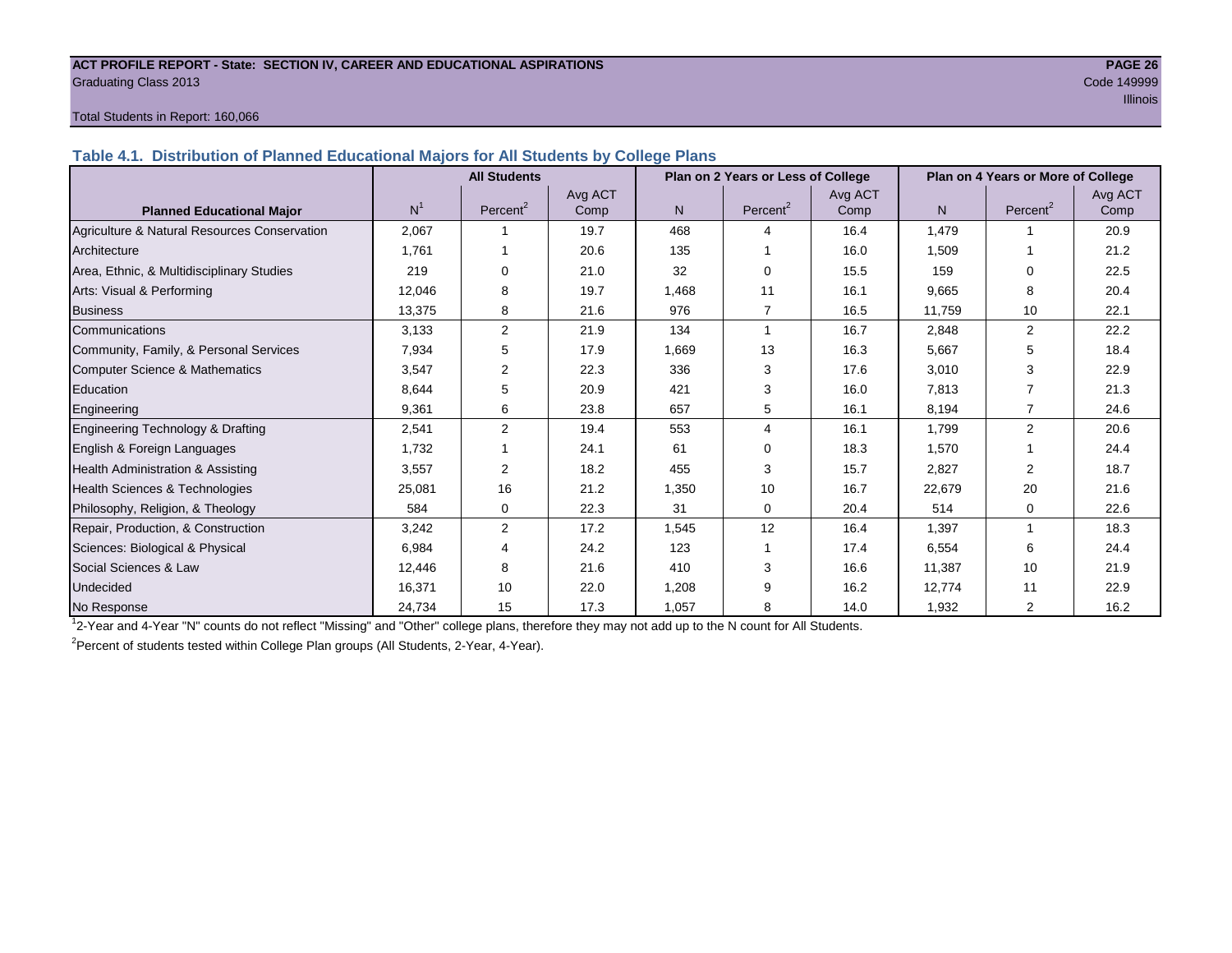#### **ACT PROFILE REPORT - State: SECTION IV, CAREER AND EDUCATIONAL ASPIRATIONS PAGE 27** Graduating Class 2013 Code 149999

#### Total Students in Report: 160,066

## **Table 4.2. Average ACT Composite Scores for Racial/Ethnic Groups by Post-Secondary Educational Aspirations**

| <b>Educational Degree</b> |        | <b>All Racial/Ethnic Groups</b><br><b>Combined</b> |       | <b>Black/African American</b> |     | American Indian/ Alaska Native |        | White   |        | Hispanic/Latino |
|---------------------------|--------|----------------------------------------------------|-------|-------------------------------|-----|--------------------------------|--------|---------|--------|-----------------|
| <b>Aspirations</b>        | N      | Average                                            | N.    | Average                       | N.  | Average                        | N      | Average | N      | Average         |
| Voc-Tech                  | 3,556  | 15.9                                               | 586   | 14.0                          | 18  | 15.6                           | 1,727  | 16.9    | 718    | 15.4            |
| 2-yr College Degree       | 9,775  | 16.2                                               | .509  | 14.3                          | 49  | 14.4                           | 4,590  | 17.3    | 2,298  | 15.5            |
| <b>Bachelors Degree</b>   | 63,929 | 20.4                                               | 8,349 | 16.6                          | 158 | 19.2                           | 35,855 | 21.9    | 11,318 | 18.5            |
| Graduate Study            | 22.621 | 23.8                                               | 2,368 | 18.9                          | 48  | 20.8                           | 13.803 | 25.2    | 2,978  | 21.0            |
| Prof. Level Degree        | 29,367 | 23.2                                               | 4,456 | 19.0                          | 73  | 20.7                           | 13,631 | 25.0    | 5.222  | 20.9            |
| Other                     | 3.553  | 17.2                                               | 495   | 15.1                          | 19  | 14.5                           | 1.691  | 18.1    | 704    | 16.0            |
| No Response               | 27,265 | 18.2                                               | 4,093 | 15.4                          | 92  | 16.6                           | 9,400  | 20.3    | 5,969  | 16.8            |

| <b>Educational Degree</b> |        | <b>All Racial/Ethnic Groups</b><br><b>Combined</b> |       | Asian   |     | Native Hawaiian/<br><b>Other Pacific Islander</b> |       | Two or more races |       | Prefer not to respond/<br><b>No Response</b> |
|---------------------------|--------|----------------------------------------------------|-------|---------|-----|---------------------------------------------------|-------|-------------------|-------|----------------------------------------------|
| <b>Aspirations</b>        | N      | Average                                            | N.    | Average | N.  | Average                                           | N     | Average           | N     | Average                                      |
| Voc-Tech                  | 3.556  | 15.9                                               | 48    | 18.1    |     | 13.5                                              | 55    | 16.5              | 402   | 15.1                                         |
| 2-yr College Degree       | 9,775  | 16.2                                               | 80    | 16.5    | 23  | 17.1                                              | 201   | 17.1              | 1,025 | 15.7                                         |
| <b>Bachelors Degree</b>   | 63,929 | 20.4                                               | 1,650 | 22.0    | 144 | 20.2                                              | 1.840 | 20.5              | 4,615 | 19.4                                         |
| <b>Graduate Study</b>     | 22.621 | 23.8                                               | 1,083 | 25.6    | 33  | 22.8                                              | 720   | 24.0              | 1,588 | 22.7                                         |
| Prof. Level Degree        | 29,367 | 23.2                                               | 2,294 | 26.6    | 86  | 23.9                                              | 1,131 | 23.3              | 2.474 | 22.8                                         |
| Other                     | 3,553  | 17.2                                               | 101   | 19.6    | C   | 17.3                                              | 95    | 17.8              | 440   | 16.9                                         |
| No Response               | 27,265 | 18.2                                               | 621   | 22.3    | 36  | 18.5                                              | 598   | 19.2              | 6,456 | 17.8                                         |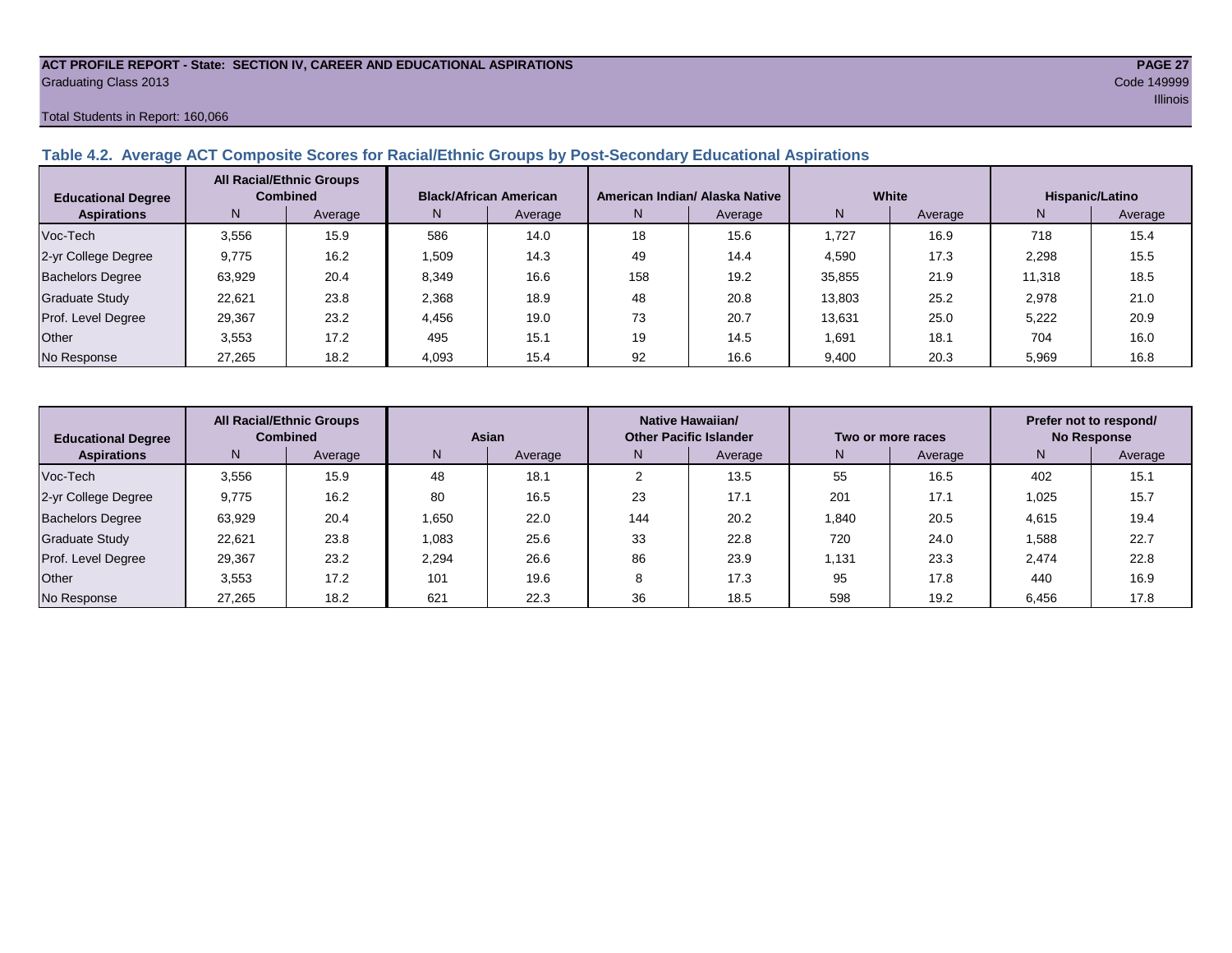#### **ACT PROFILE REPORT - State: SECTION IV, CAREER AND EDUCATIONAL ASPIRATIONS PAGE 28 Graduating Class 2013** Code 149999

#### Total Students in Report: 160,066

## **Table 4.3. Students' Score Report Preferences at Time of Testing**

|                                         |                 |         |                           |          | <b>Percent of Students in</b> |                 |                 |                 |                |                                           |                |
|-----------------------------------------|-----------------|---------|---------------------------|----------|-------------------------------|-----------------|-----------------|-----------------|----------------|-------------------------------------------|----------------|
|                                         |                 |         | <b>Number of Students</b> |          |                               |                 |                 |                 |                | <b>College Readiness Standards Ranges</b> |                |
|                                         |                 |         |                           | 2nd-6th  |                               |                 |                 |                 |                |                                           |                |
| Name                                    | <b>State</b>    | Total   | 1st Choice                | Choice   | $01 - 12$                     |                 | $13 - 15$ 16-19 | $20 - 23$       | 24-27          | $28-32$                                   | 33-36          |
| UNIVERSITY OF ILLINOIS-URBANA CHAMPAIGN | Illinois        | 18,367  | 7,155                     | 11,212   | $\mathbf{1}$                  | 5               | 14              | 25              | 29             | 22                                        | 4              |
| STATE-COLLEGE/NO REPORTS NOW            | lowa            | 16,836  | 16,828                    | 8        | 10                            | 25              | 28              | 19              | 10             | 6                                         | $\overline{2}$ |
| NORTHERN ILLINOIS UNIVERSITY            | Illinois        | 14,356  | 3,870                     | 10,486   | 3                             | 16              | 32              | 30              | 15             | 4                                         | 0              |
| <b>ILLINOIS STATE UNIVERSITY</b>        | Illinois        | 14,095  | 4,356                     | 9,739    | $\overline{2}$                | 8               | 24              | 35              | 23             | $\overline{7}$                            | 0              |
| UNIVERSITY OF ILLINOIS AT CHICAGO       | Illinois        | 10,705  | 3,149                     | 7,556    | $\overline{2}$                | 10              | 23              | 32              | 23             | 10                                        | 1              |
| UNIVERSITY OF CHICAGO                   | <b>Illinois</b> | 9,260   | 2,662                     | 6,598    | 3                             | 15              | 28              | 26              | 15             | 10                                        | 3              |
| SOUTHERN ILLINOIS UNIV-CARBONDALE       | <b>Illinois</b> | 9,246   | 2,341                     | 6,905    | 3                             | 14              | 31              | 31              | 15             | 5                                         | $\Omega$       |
| <b>DEPAUL UNIVERSITY</b>                | <b>Illinois</b> | 8,868   | 2,476                     | 6,392    | 3                             | 16              | 28              | 29              | 17             | 7                                         | $\Omega$       |
| <b>WESTERN ILLINOIS UNIVERSITY</b>      | <b>Illinois</b> | 7,294   | 1,934                     | 5,360    | 3                             | 15              | 34              | 32              | 13             | 3                                         | $\Omega$       |
| <b>EASTERN ILLINOIS UNIVERSITY</b>      | <b>Illinois</b> | 6,930   | 1,660                     | 5,270    | $\overline{2}$                | 14              | 31              | 33              | 15             | $\overline{4}$                            | 0              |
| LOYOLA UNIVERSITY OF CHICAGO            | <b>Illinois</b> | 6,734   | 1,651                     | 5,083    | $\overline{2}$                | 10              | 21              | 29              | 25             | 12                                        | $\mathbf{1}$   |
| SOUTHERN ILLINOIS UNIV-EDWARDSVILLE     | Illinois        | 6,253   | 1,850                     | 4,403    | $\overline{2}$                | 10              | 28              | 33              | 20             | $\overline{7}$                            | 0              |
| UNIVERSITY OF IOWA                      | lowa            | 4,382   | 1,023                     | 3,359    | $\mathbf 1$                   | 3               | 13              | 30              | 34             | 19                                        |                |
| <b>COLUMBIA COLLEGE CHICAGO</b>         | <b>Illinois</b> | 4,156   | 1,698                     | 2,458    | 4                             | 19              | 32              | 26              | 13             | 5                                         | 0              |
| UNIV OF WISCONSIN-MADISON               | Wisconsin       | 3,865   | 730                       | 3,135    | $\Omega$                      | 2               | 8               | 20              | 32             | 32                                        | 6              |
| NORTHEASTERN ILLINOIS UNIVERSITY        | <b>Illinois</b> | 3,794   | 850                       | 2,944    | 6                             | 27              | 38              | 22              | $\overline{7}$ |                                           | $\overline{0}$ |
| <b>BRADLEY UNIVERSITY</b>               | <b>Illinois</b> | 3,636   | 948                       | 2,688    | $\mathbf{1}$                  | 6               | 18              | 30              | 28             | 15                                        | 1              |
| <b>NCAA ELIGIBILITY CENTER</b>          | Indiana         | 3,305   | 1,510                     | 1,795    | 3                             | 14              | 25              | 27              | 20             | 8                                         |                |
| <b>COLLEGE OF DU PAGE</b>               | <b>Illinois</b> | 3,148   | 1,690                     | 1,458    | $\overline{4}$                | 21              | 31              | 27              | 13             | 3                                         | $\Omega$       |
| <b>JOLIET JUNIOR COLLEGE</b>            | <b>Illinois</b> | 3,060   | 1,516                     | 1,544    | $\overline{7}$                | 25              | 35              | 23              | 8              | $\overline{2}$                            | $\Omega$       |
| NORTHWESTERN UNIVERSITY                 | Illinois        | 3,026   | 819                       | 2,207    | $\mathbf{1}$                  | $\overline{4}$  | 8               | 15              | 23             | 35                                        | 14             |
| ILLINOIS INSTITUTE OF ART THE           | Illinois        | 2,766   | 771                       | 1,995    | 5                             | 23              | 34              | 26              | 10             | $\overline{2}$                            | 0              |
| PURDUE UNIVERSITY                       | Indiana         | 2,620   | 581                       | 2,039    | $\Omega$                      | $\overline{2}$  | 6               | 18              | 31             | 35                                        | 8              |
| UNIV OF MISSOURI-COLUMBIA               | Missouri        | 2,620   | 745                       | 1,875    | $\Omega$                      | 3               | 14              | 31              | 34             | 16                                        | 1              |
| <b>HARPER COLLEGE</b>                   | Illinois        | 2,533   | 1,304                     | 1,229    | 5                             | 19              | 29              | 27              | 14             | 5                                         | $\mathbf{1}$   |
| <b>MARQUETTE UNIVERSITY</b>             | Wisconsin       | 2,473   | 540                       | 1,933    | $\mathbf{1}$                  | 3               | 10              | 28              | 34             | 22                                        | 2              |
| NORTHWESTERN COLLEGE-CHICAGO            | <b>Illinois</b> | 2,466   | 421                       | 2,045    | 5                             | 22              | 29              | 22              | 13             | 7                                         | 1              |
| <b>CHICAGO STATE UNIVERSITY</b>         | <b>Illinois</b> | 2,450   | 757                       | 1,693    | 10                            | 33              | 36              | 16              | $\overline{4}$ | $\Omega$                                  | $\Omega$       |
| <b>MICHIGAN STATE UNIVERSITY</b>        | Michigan        | 2,450   | 528                       | 1,922    | 2                             | 12              | 22              | 27              | 24             | 12                                        | 1              |
| STATE-NO COLLEGE PLANS                  | lowa            | 2,447   | 2,447                     | $\Omega$ | 25                            | 36              | 26              | 10              | 3              |                                           | 0              |
| All Other Institutions                  |                 | 201,686 | 57,098                    | 144,588  | 4                             | 16              | 26              | 25              | 17             | 10                                        | $\overline{2}$ |
| Total                                   |                 | 385,827 | 125,908                   | 259,919  | $\overline{\mathbf{4}}$       | $\overline{15}$ | $\overline{26}$ | $\overline{26}$ | 18             | 10                                        | 2              |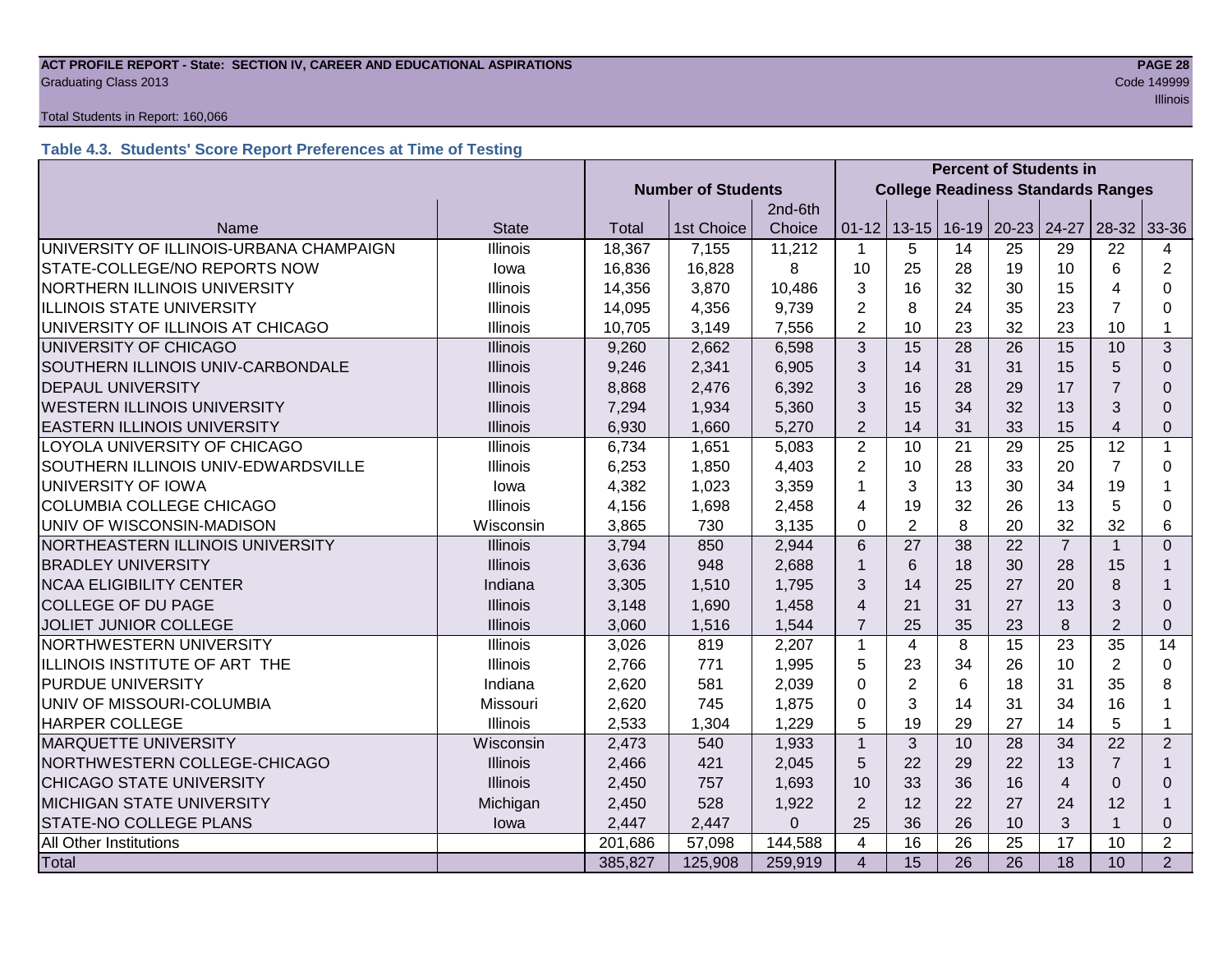## Section V Optional Writing Test Results

Beginning with the Graduating Class of 2013, all students whose scores are college reportable, both standard and extended time tests, are now included. Also beginning with the 2013 Graduating Class data, College Readiness Benchmarks for Reading and Science were updated to reflect the most recent college coursework research.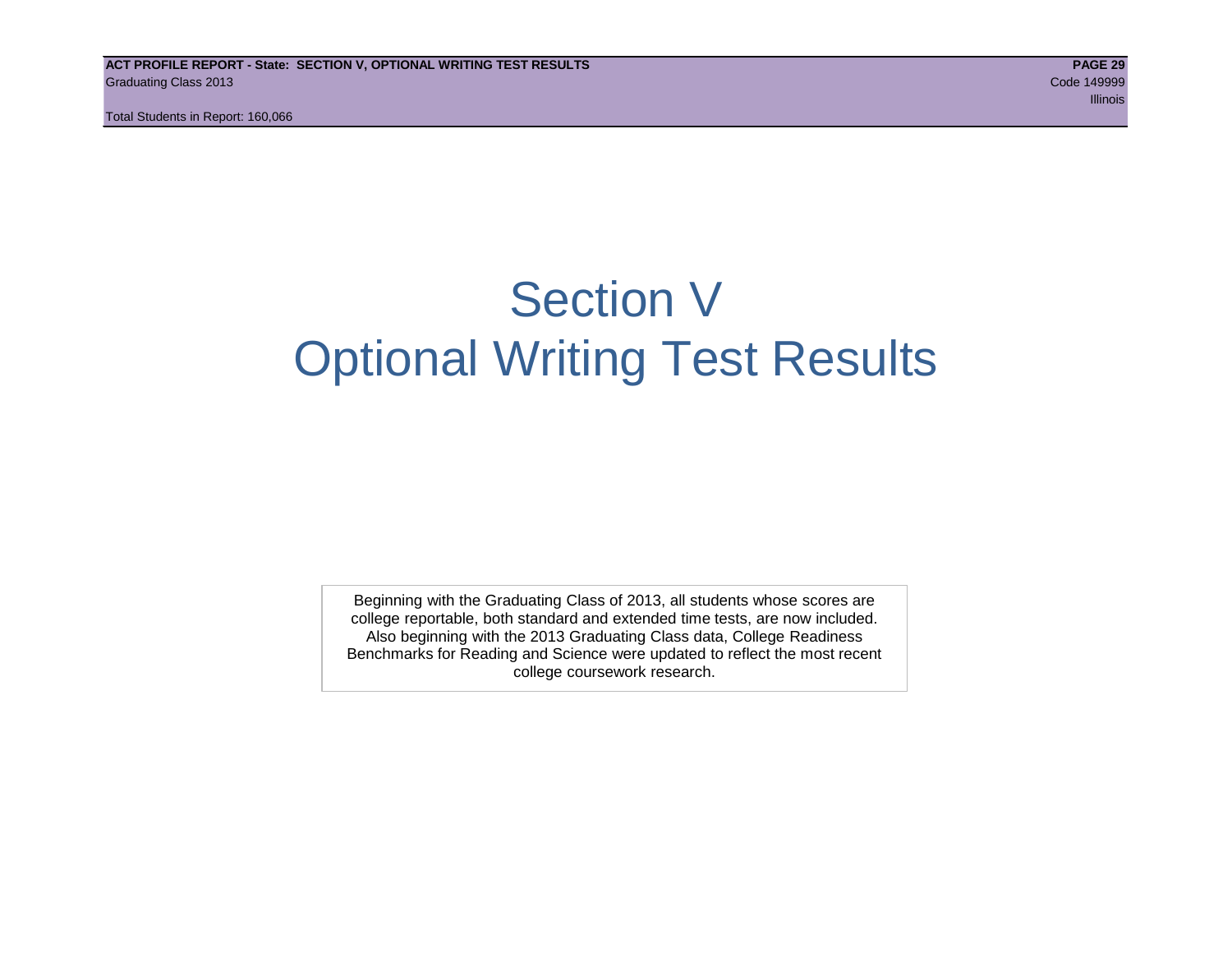## **ACT PROFILE REPORT - State: SECTION V, OPTIONAL WRITING TEST RESULTS PAGE 30** Graduating Class 2013 Code 149999

#### Total Students in Report: 160,066

|                                 |              |                 | <b>Average ACT Scores</b> |                |              |              |                                 |                 |  |  |  |
|---------------------------------|--------------|-----------------|---------------------------|----------------|--------------|--------------|---------------------------------|-----------------|--|--|--|
|                                 | N            |                 |                           | <b>English</b> |              | <b>Essay</b> | <b>English/Writing Combined</b> |                 |  |  |  |
|                                 | <b>State</b> | <b>National</b> | <b>State</b>              | National       | <b>State</b> | National     | <b>State</b>                    | <b>National</b> |  |  |  |
| <b>All Students</b>             | 42.387       | 942,769         | 24.7                      | 21.3           | 7.6          | 7.0          | 23.6                            | 20.5            |  |  |  |
| Black/African American          | 4,528        | 114.751         | 19.7                      | 16.3           | 6.8          | 6.1          | 19.2                            | 16.0            |  |  |  |
| American Indian/Alaska Native   | 67           | 6.031           | 22.6                      | 16.8           | 7.6          | 6.1          | 22.0                            | 16.4            |  |  |  |
| White                           | 23,504       | 518.407         | 26.3                      | 22.9           | 7.8          | 7.2          | 24.9                            | 21.9            |  |  |  |
| Hispanic/Latino                 | 6.851        | 151.504         | 21.6                      | 18.6           | 7.4          | 6.8          | 21.1                            | 18.3            |  |  |  |
| Asian                           | 3.301        | 54,580          | 26.3                      | 23.5           | 8.0          | 7.6          | 25.1                            | 22.7            |  |  |  |
| Native Hawaiian/Other Pac. Isl. | 93           | 2,812           | 24.3                      | 19.5           | 7.7          | 6.9          | 23.4                            | 19.2            |  |  |  |

|Two or more races | 1,282 | 35,355 | 25.5 | 21.5 | 7.7 | 7.0 | 24.2 | 20.6 Prefer not/No Response | 2,761 | 59,329 | 25.0 | 21.8 | 7.6 | 7.1 | 23.9 | 20.9 Males | 18,930 | 423,104 | 24.7 | 21.0 | 7.4 | 6.7 | 23.4 | 20.1 Females 23,447 513,945 24.7 21.6 7.8 7.2 23.8 20.9 Missing | 10 | 5,720 | 19.2 | 16.6 | 7.0 | 6.3 | 19.0 | 16.5